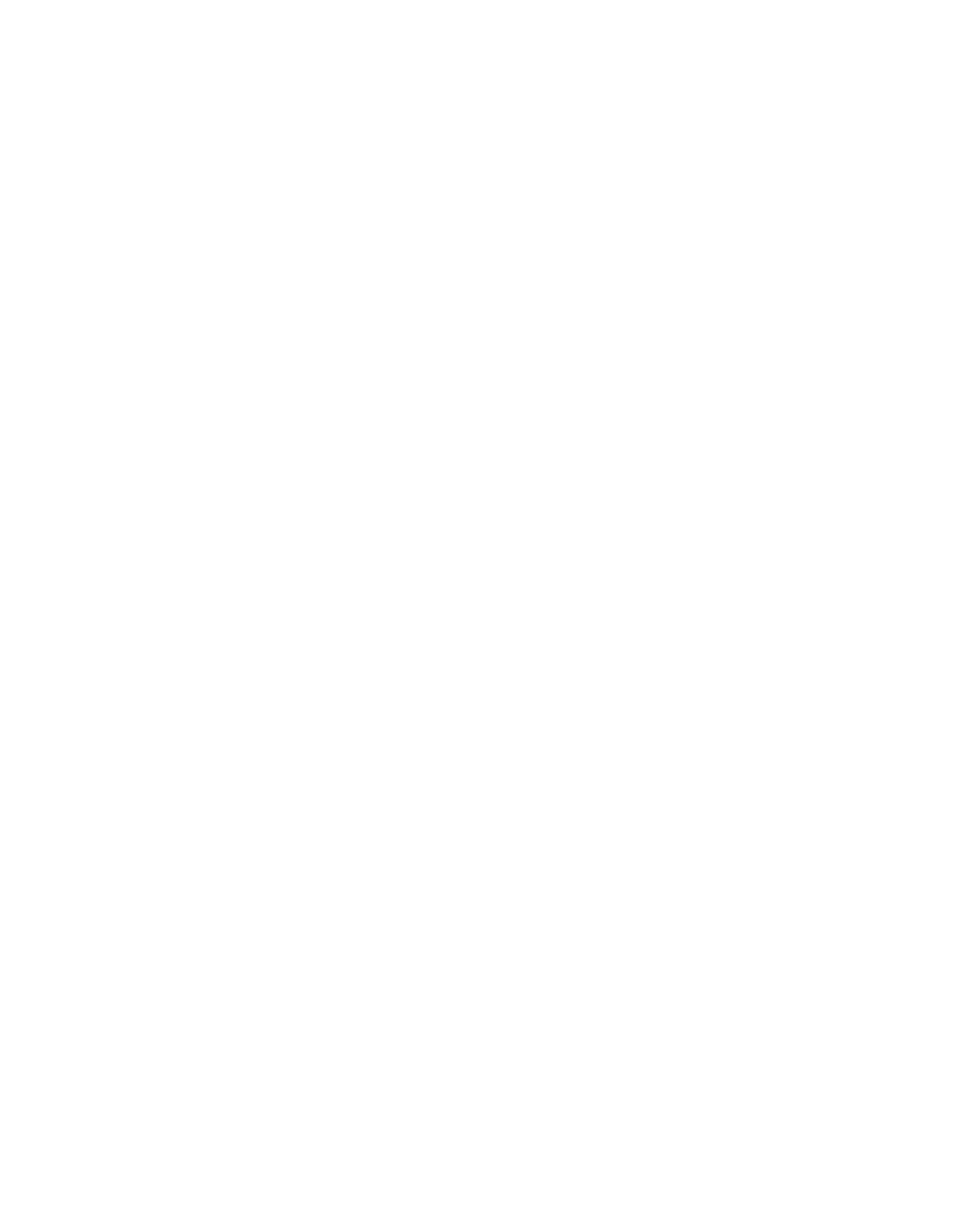## **TABLE OF CONTENTS**

| Section        |     | Page |
|----------------|-----|------|
| $\mathbf{1}$   |     |      |
| $\overline{2}$ |     |      |
| 3              |     |      |
| $\overline{4}$ |     |      |
| 5              |     |      |
| 6              |     |      |
|                | 61  |      |
|                | 6.2 |      |
| $\overline{7}$ |     |      |
|                | 71  |      |
|                | 72  |      |
|                | 73  |      |
| 8              |     |      |
| 9              |     |      |

#### Appendices

| Air Quality Calculations<br>Α |
|-------------------------------|
|-------------------------------|

- $\sf B$ Site Plan
- $\mathsf C$ CalEEMod Construction Modeling Outputs

#### **Tables**

| Table 1  |                                                                                        |  |
|----------|----------------------------------------------------------------------------------------|--|
| Table 2  |                                                                                        |  |
| Table 3  |                                                                                        |  |
| Table 4  | De Minimis Thresholds for Determining Applicability of General Conformity Requirements |  |
| Table 5  |                                                                                        |  |
| Table 6  |                                                                                        |  |
| Table 7  |                                                                                        |  |
| Table 8  |                                                                                        |  |
| Table 9  |                                                                                        |  |
| Table 10 |                                                                                        |  |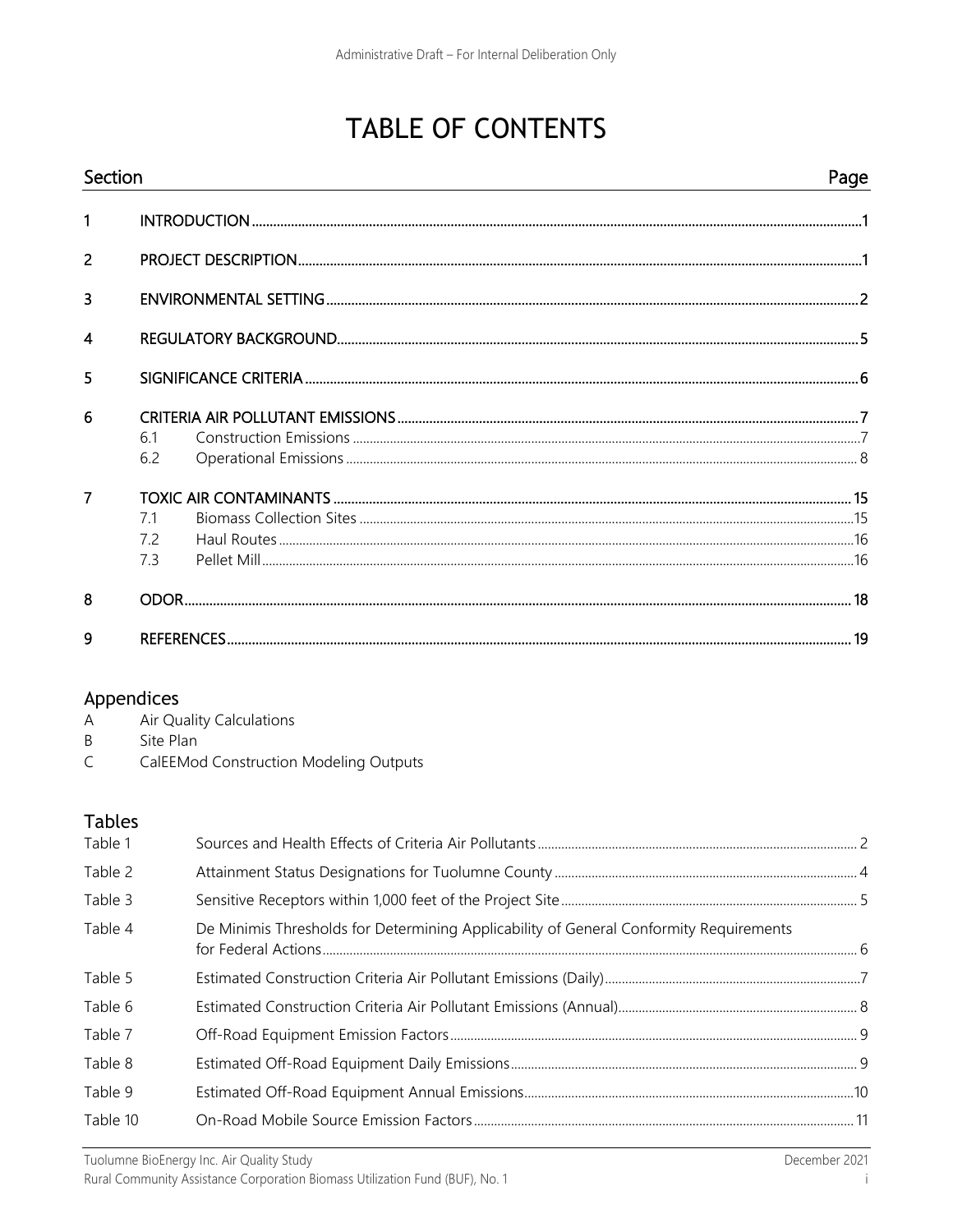| Table 11 |  |
|----------|--|
| Table 12 |  |
| Table 13 |  |
| Table 14 |  |
| Table 15 |  |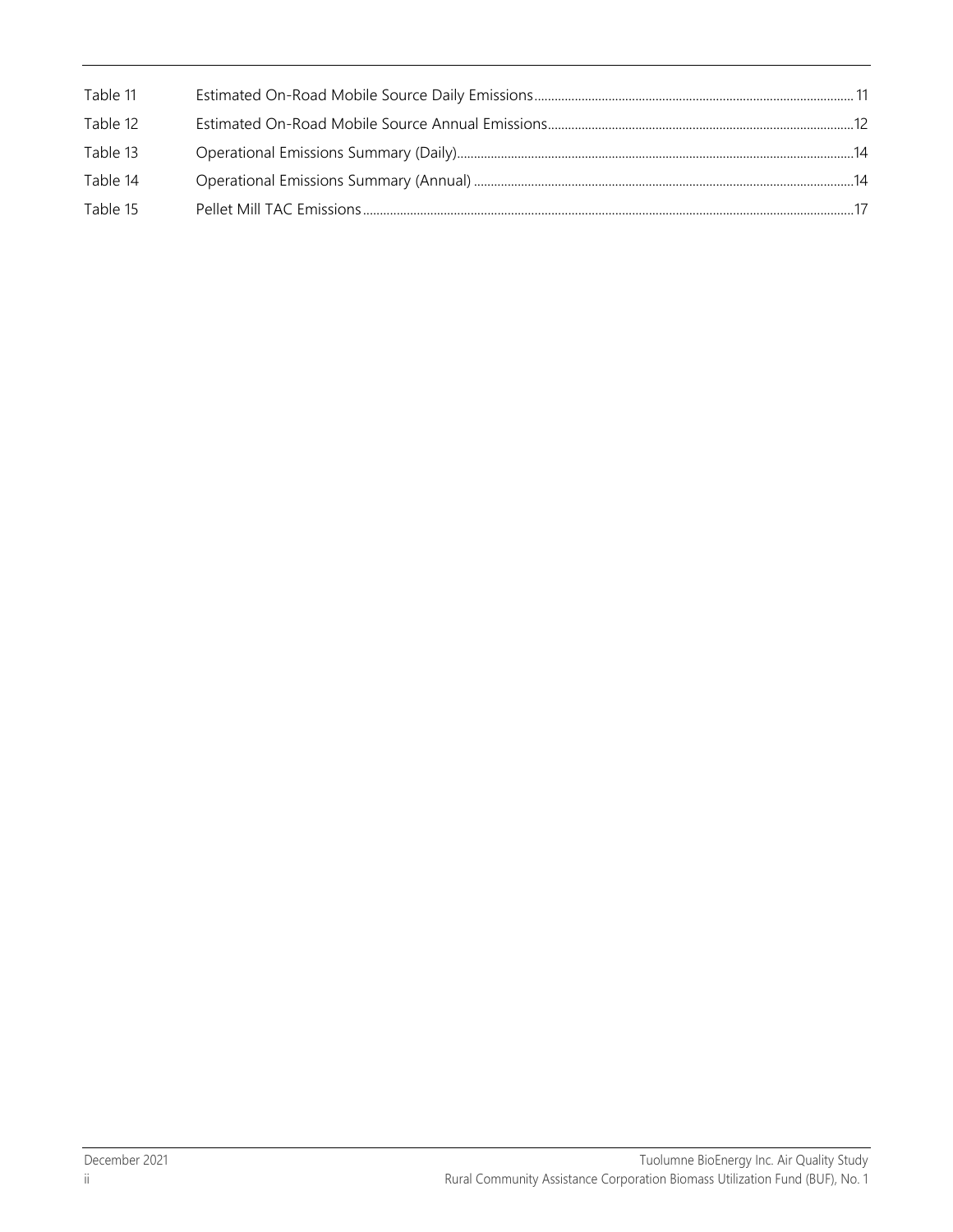## 1 INTRODUCTION

Ascent Environmental (Ascent) has conducted a comprehensive air quality assessment for the Tuolumne Bioenergy Woody Biomass Pellet Manufacturing Facility (project) to determine the significance of the project's estimated emissions to support environmental review pursuant to the National Environmental Policy Act (NEPA) and the California Environmental Quality Act (CEQA). The project proposes to construct and operate a woody biomass pellet manufacturing facility in Sonora, CA. The biomass feedstocks would be sourced from low-market-value biomass piles from various forestry thinning and logging activities at sites within 40 miles of the project site. Without the project, these biomass piles would otherwise be likely subject to open pile burning.

This report presents the methodology and results of the estimated criteria air pollutant emissions, toxic air contaminants, and odors, including emissions offset through the avoidance of open pile burning of the same biomass feedstock. The offset pile burning and proposed pellet manufacturing facility would both be located within the Mountain Counties Air Basin. Thus, any regional increase or decrease in criteria air pollutant emissions from the project would occur within the same air basin and can be evaluated as a single net change in emissions.

## 2 PROJECT DESCRIPTION

The project proposes to construct and operate a woody biomass pellet manufacturing facility (pellet mill) on a 3.27 acre leased property in an industrial business park in Sonora, CA, located in Tuolumne County. According to the California Biomass Utilization Facility Feedstock Supply Report, the project would have access up to 44,000 bone dry tons (BDT) of biomass annually (Department of Housing and Community Development 2018: Table 5.3). The pellet mill is expected to produce between 29,000 and 31,000 tons of wood pellets per year, with a maximum production capacity of 31,200 tons per year. Approximately 9,293 BDT of additional biomass would be used to fuel the on-site combined heat and power (CHP) system proposed for the facility. In total, the facility would consume between 38,293 and 40,493 BDT of biomass. The CHP system will provide heat and electricity for biomass drying, the pellet mill, and other on-site energy needs (e.g., office space, outdoor lighting). The biomass on-site would also be handled via enclosed electrical receivers and conveyers and off-road material handling equipment. The pellet mill would have the ability to run 24 hours per day (up to 8,000 hours per year), 7 days per week, and 333 days per year. Haul trucks are assumed to operate 5 days per week and 42 weeks per year (240 days per year).

The project would source its biomass from small understory trees, shrubs, and limbs and branches left over from forest thinning and fire fuel reduction on U.S. Forest Service and private lands within 40 miles of the project site. In the absence of the project, under existing conditions, the 44,000 BDT of biomass is pile burned annually, generating criteria air pollutants and greenhouse gas (GHG) emissions. GHG emissions from the project are evaluated in a separate Greenhouse Gas Study for this project.

Under the project, the biomass piles would be collected and chipped at two different zones, located up to 20 miles (Zone 1) and 40 miles (Zone 2) from the project site. Deliveries would be made to the project site five days per week. At the project site, the chipped biomass would be dried in a biomass dryer, heated by the CHP system, until it reaches a 12 percent moisture content. About 24 percent of the dried biomass would be used to fuel the CHP system and the remaining biomass would be processed in the pellet mill to manufacture wood pellets. Most material handling will be done via electric conveyer belts and receivers. On-site material handling would also include the use of off-road equipment, such as a yard tractor with a hooklift trailer to dump bins into a receiver or stack and store pallets of finished bagged pellets. The manufactured wood pellets would then be shipped for retail distribution. Waste ash (approximately 700 tons per year) would also be disposed at a compost facility less than one mile from the project site.

The project would purchase all new off-road equipment and on-road trucks to support the operations.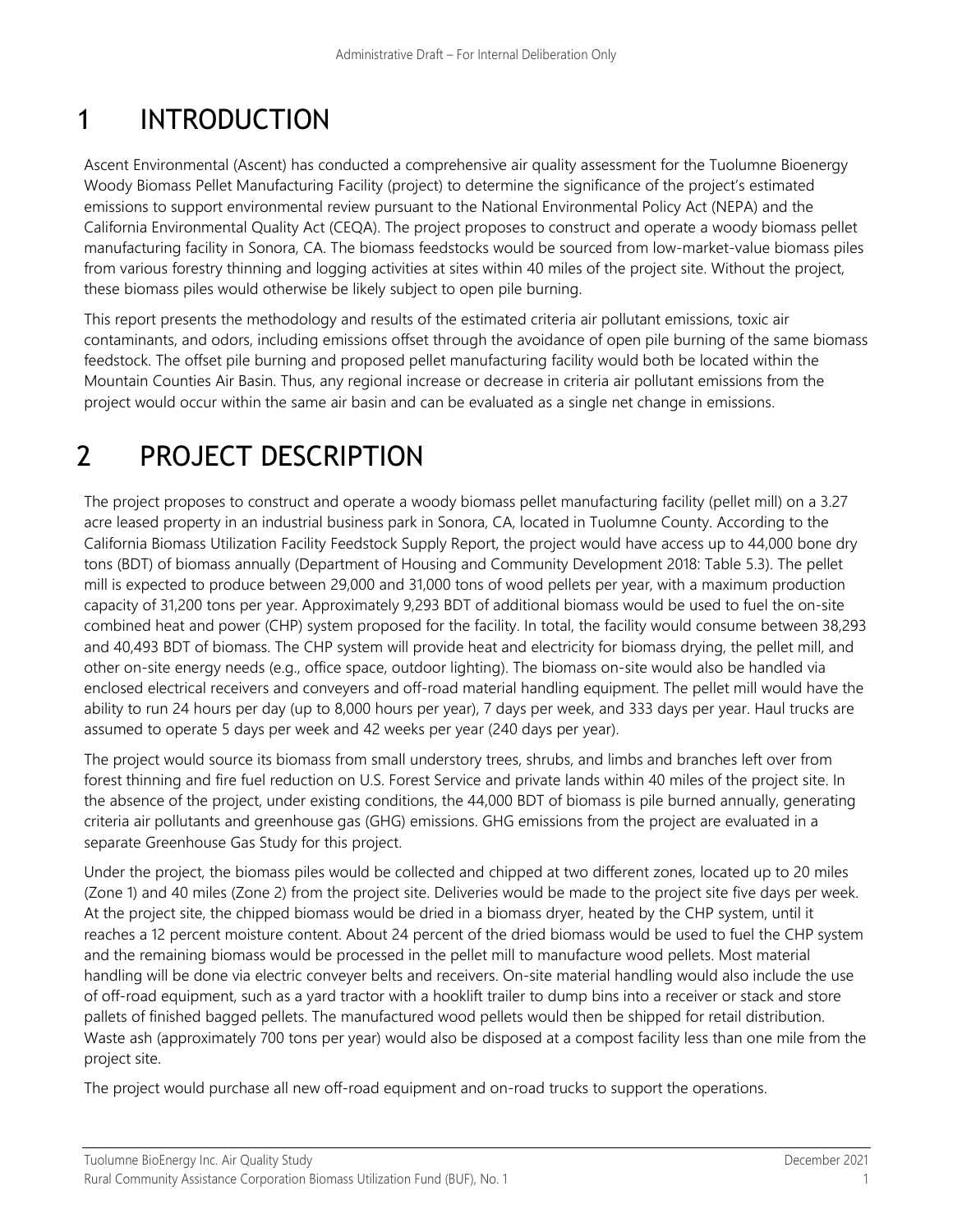### 3 ENVIRONMENTAL SETTING

The project site is located in Sonora, California, which is under the jurisdiction of the Tuolumne County Air Pollution Control District (TCAPCD) and is within the Mountain Counties Air Basin (MCAB). The MCAB includes all of Amador, Calaveras, El Dorado, Mariposa, Nevada, Placer, Plumas, Sierra, and Tuolumne Counties. Ambient concentrations of air pollutants are determined by the levels of emissions released by pollutant sources and the ability of the atmosphere to transport and dilute such emissions. Natural factors that affect transport and dilution include terrain, wind, atmospheric stability, and the presence of sunlight.

Concentrations of criteria air pollutants are used to indicate the quality of the ambient air. A brief description of key criteria air pollutants is provided below. Table 1 summarizes the emission source type and the foreseeable health impacts that result from exposure to concentrations of criteria air pollutants that exceed the applicable California Ambient Air Quality Standards (CAAQS) and national ambient air quality standards NAAQS.

| Pollutant                                                                                          | <b>Sources</b>                                                                                                                                                                                                                                         | Acute <sup>1</sup> Health Effects                                                                                                                                                                        | Chronic <sup>2</sup> Health Effects                                                              |
|----------------------------------------------------------------------------------------------------|--------------------------------------------------------------------------------------------------------------------------------------------------------------------------------------------------------------------------------------------------------|----------------------------------------------------------------------------------------------------------------------------------------------------------------------------------------------------------|--------------------------------------------------------------------------------------------------|
| Ozone                                                                                              | secondary pollutant resulting from reaction of<br>ROG and NO <sub>x</sub> in presence of sunlight. ROG<br>emissions result from incomplete combustion<br>and evaporation of chemical solvents and fuels;<br>$NOx$ results from the combustion of fuels | increased respiration and pulmonary<br>resistance; cough, pain, shortness of<br>breath, lung inflammation                                                                                                | permeability of respiratory<br>epithelia, possibility of<br>permanent lung impairment            |
| Carbon monoxide<br>(CO)                                                                            | incomplete combustion of fuels; motor vehicle<br>exhaust                                                                                                                                                                                               | headache, dizziness, fatigue, nausea,<br>vomiting, death                                                                                                                                                 | permanent heart and brain<br>damage                                                              |
| Nitrogen dioxide<br>(NO <sub>2</sub> )                                                             | combustion devices; e.g., boilers, gas turbines,<br>and mobile and stationary reciprocating internal<br>combustion engines                                                                                                                             | coughing, difficulty breathing, vomiting,<br>headache, eye irritation, chemical<br>pneumonitis or pulmonary edema;<br>breathing abnormalities, cough,<br>cyanosis, chest pain, rapid heartbeat,<br>death | chronic bronchitis, decreased<br>lung function                                                   |
| Sulfur dioxide (SO <sub>2</sub> )                                                                  | coal and oil combustion, steel mills, refineries,<br>and pulp and paper mills                                                                                                                                                                          | Irritation of upper respiratory tract,<br>increased asthma symptoms                                                                                                                                      | There is insufficient evidence<br>linking SO <sub>2</sub> exposure to<br>chronic health impacts. |
| Respirable<br>particulate matter<br>$(PM_{10})$<br>Fine particulate<br>matter (PM <sub>2.5</sub> ) | fugitive dust, soot, smoke, mobile and stationary<br>sources, construction, fires and natural<br>windblown dust, and formation in the<br>atmosphere by condensation and/or<br>transformation of SO <sub>2</sub> and ROG                                | breathing and respiratory symptoms,<br>aggravation of existing respiratory and<br>cardiovascular diseases, premature<br>death                                                                            | alterations to the immune<br>system, carcinogenesis                                              |
| Lead                                                                                               | metal processing                                                                                                                                                                                                                                       | reproductive/ developmental effects<br>(fetuses and children)                                                                                                                                            | numerous effects including<br>neurological, endocrine, and<br>cardiovascular effects             |

<span id="page-5-0"></span>**Table 1 Sources and Health Effects of Criteria Air Pollutants**

Notes:  $NO<sub>X</sub> =$  oxides of nitrogen; ROG = reactive organic gases;  $PM<sub>10</sub> =$  respirable particulate matter with an aerodynamic diameter of 10 microns or less; PM<sub>2.5</sub> = fine particulate matter with an aerodynamic diameter of 2.5 microns or less; SO<sub>2</sub> = sulfur dioxide; CO = carbon monoxide

<sup>1</sup> Acute health effects refer to immediate illnesses caused by short-term exposures to criteria air pollutants at fairly high concentrations. An example of an acute health effect includes fatality resulting from short-term exposure to carbon monoxide levels in excess of 1,200 parts per million.

<sup>2</sup> Chronic health effects refer to cumulative effects of long-term exposures to criteria air pollutants, usually at lower, ambient concentrations. An example of a chronic health effect includes the development of cancer from prolonged exposure to particulate matter at concentrations above the national ambient air quality standards.

Sources: U.S Environmental Protection Agency (EPA) 2018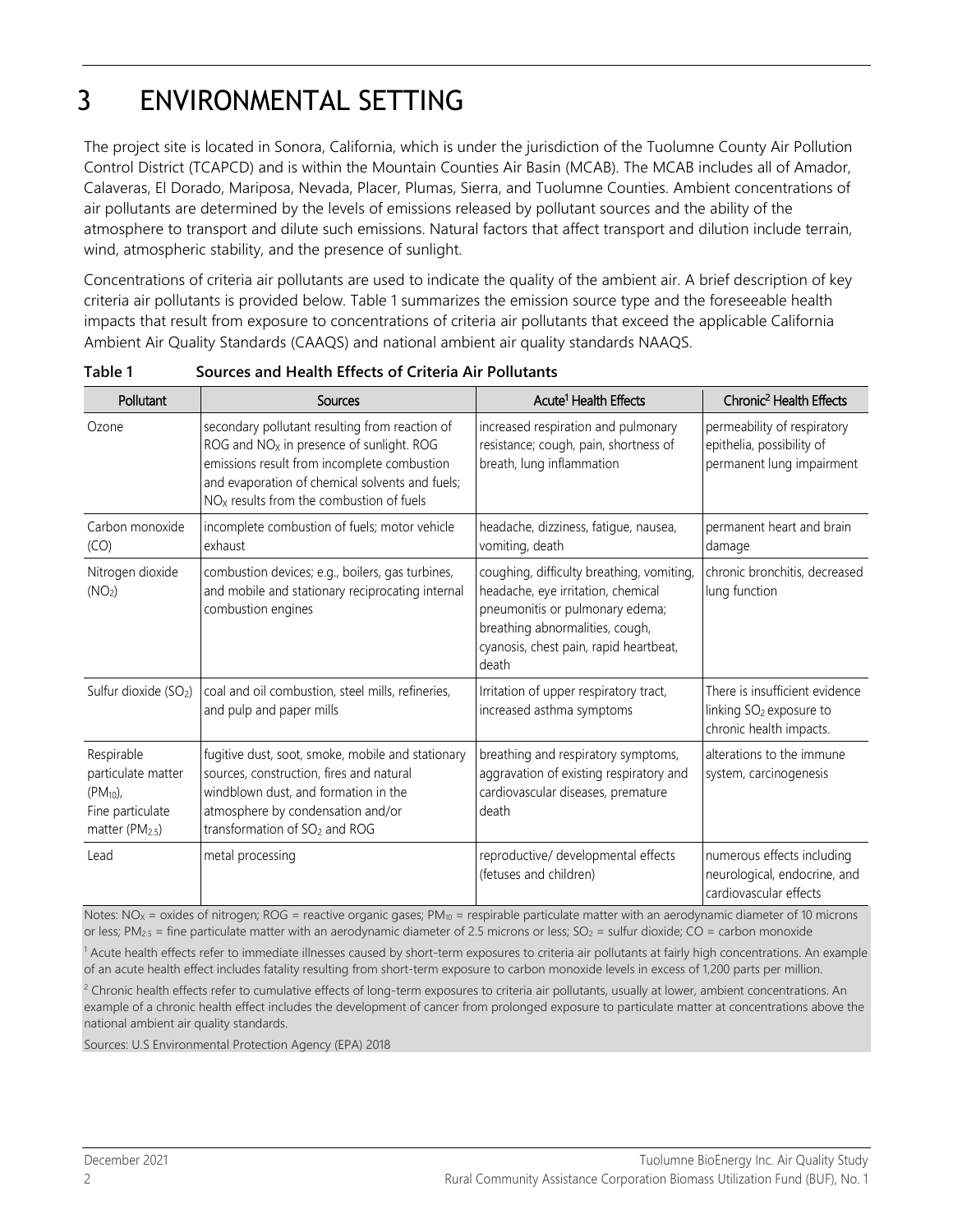#### **OZONE**

Ozone is a photochemical oxidant (a substance whose oxygen combines chemically with another substance in the presence of sunlight) and the primary component of smog. Ozone is not directly emitted into the air but is formed as a secondary pollutant through complex chemical reactions between precursor emissions of reactive organic gases  $(ROG)$  and oxides of nitrogen  $(NO<sub>X</sub>)$  in the presence of sunlight. ROG are volatile organic compounds that are photochemically reactive. ROG emissions result primarily from incomplete combustion and the evaporation of chemical solvents and fuels.  $NO<sub>X</sub>$  are a group of gaseous compounds of nitrogen and oxygen that result from the combustion of fuels. ROGs and related compounds are also referred to as volatile organic compounds (VOCs), most commonly by EPA. EPA's and California Air Resources Board's (CARB) list of compounds recognized as VOC and ROG differ slightly. In general, most ROG emissions are included as a subset of VOCs. Thus, ROG is assumed to be a suitable substitute for VOC for the purposes of this analysis (CARB 2004).

Emissions of the ozone precursors ROG and  $NO<sub>x</sub>$  have decreased over the past several years because of more stringent motor vehicle standards and cleaner burning fuels. Emissions of ROG and NO<sub>x</sub> decreased from 2000 to 2010 and are projected to continue decreasing from 2010 to 2035 (CARB 2013).

#### NITROGEN DIOXIDE

Nitrogen dioxide (NO<sub>2</sub>) is a brownish, highly reactive gas that is present in all urban environments. The major humanmade sources of  $NO<sub>2</sub>$  are combustion devices, such as boilers, gas turbines, and mobile and stationary reciprocating internal combustion engines. Combustion devices emit primarily nitric oxide (NO), which reacts through oxidation in the atmosphere to form  $NO<sub>2</sub>$ . The combined emissions of NO and  $NO<sub>2</sub>$  are referred to as  $NO<sub>X</sub>$  and are reported as equivalent  $NO<sub>2</sub>$ . Because  $NO<sub>2</sub>$  is formed and depleted by reactions associated with photochemical smog (ozone), the  $NO<sub>2</sub>$  concentration in a particular geographical area may not be representative of the local sources of  $NO<sub>X</sub>$  emissions (EPA 2012).

#### PARTICULATE MATTER

Respirable particulate matter with an aerodynamic diameter of 10 micrometers or less is referred to as PM<sub>10</sub>. PM<sub>10</sub> consists of particulate matter emitted directly into the air, such as fugitive dust, soot, and smoke from mobile and stationary sources, construction operations, fires and natural windblown dust, and particulate matter formed in the atmosphere by reaction of gaseous precursors (CARB 2013). Fine particulate matter (PM<sub>2.5</sub>) includes a subgroup of smaller particles that have an aerodynamic diameter of 2.5 micrometers or less.  $PM_{10}$  emissions in the treatable landscape are dominated by emissions from area sources, primarily fugitive dust from vehicle travel on unpaved and paved roads, farming operations, construction and demolition, and particles from residential fuel combustion.

Direct emissions of PM<sub>10</sub> in California have increased slightly over the last 20 years, and are projected to increase very slightly through 2035. Emissions of PM<sub>2.5</sub> are dominated by several of the same sources as emissions of PM<sub>10</sub>, but are more greatly influenced by combustion sources (CARB 2013).

#### CARBON MONOXIDE

CO is an odorless and invisible gas. It is a non-reactive pollutant that is a product of incomplete combustion of gasoline in automobile engines. CO is a localized pollutant, and the highest concentrations are found near the source. Ambient carbon monoxide concentrations generally follow the spatial and temporal distributions of vehicular traffic and are influenced by wind speed and atmospheric mixing. CO concentrations are highest in flat areas on still winter nights when temperature inversions trap the carbon monoxide near the ground. When inhaled at high concentrations, carbon monoxide reduces the oxygen-carrying capacity of the blood, which, in turn, results in reduced oxygen reaching parts of the body.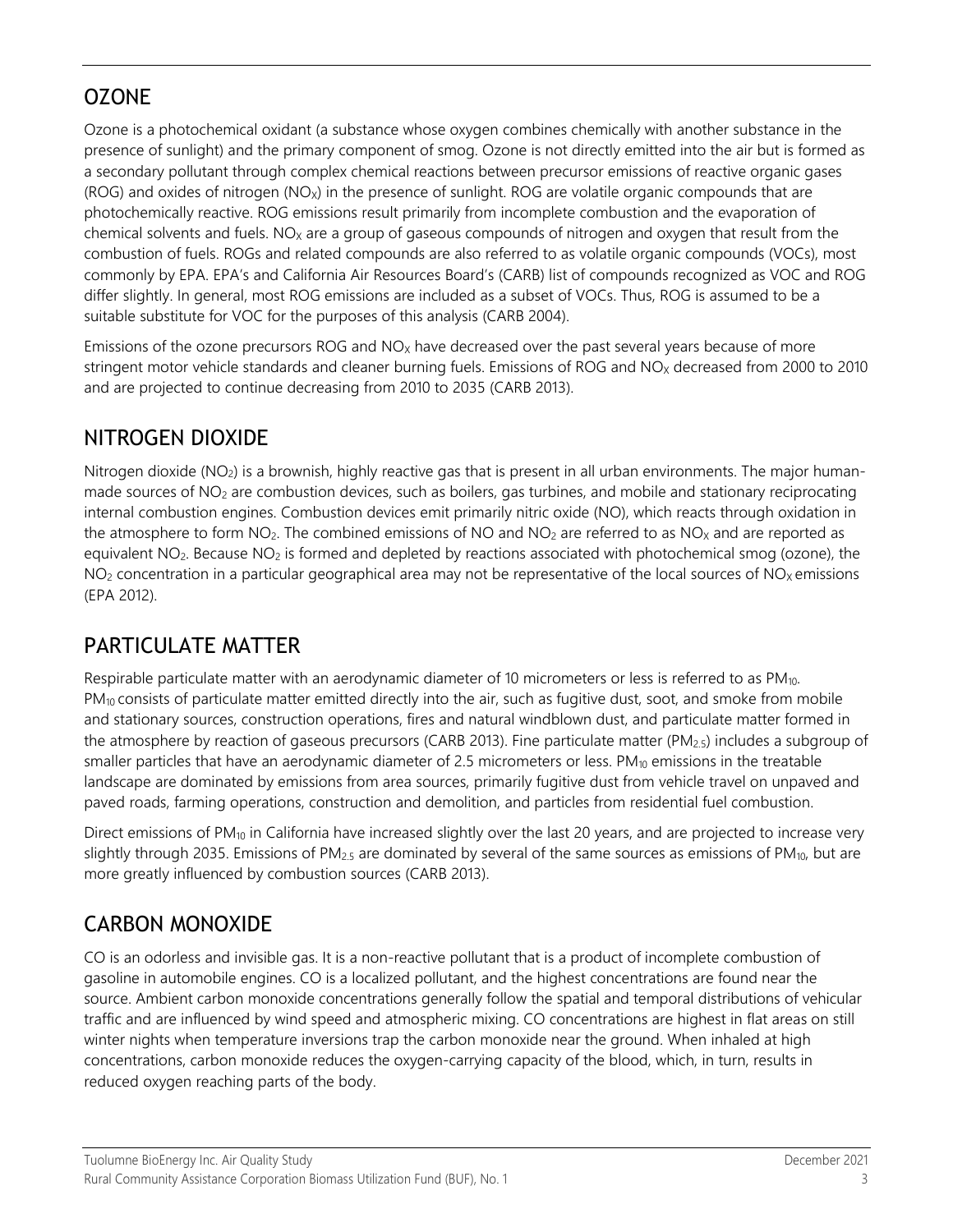#### ATTAINMENT DESIGNATIONS

CARB and EPA designate each county (or portions of counties) within California as attainment, maintenance, or nonattainment based on the area's ability to maintain ambient air concentrations below the applicable standards (i.e., CAAQS, NAAQS). Areas are designated as attainment if ambient air concentrations of a criteria pollutant (or precursor) are below the NAAQS. Areas are designated as nonattainment if ambient air concentrations are above the NAAQS. Areas previously designated as nonattainment that subsequently demonstrated compliance with the NAAQS are designated as maintenance. Table 2 shows the attainment status for each criteria air pollutant with respect to the CAAQS and the NAAQS in Tuolumne County.

| Pollutant                                    | National Ambient Air Quality Standard                        | California Ambient Air Quality Standard |
|----------------------------------------------|--------------------------------------------------------------|-----------------------------------------|
| Ozone                                        | Attainment (1-hour) <sup>1</sup>                             | Nonattainment (1-hour)                  |
|                                              | Nonattainment (8-hour) <sup>3</sup> Classification=Moderate  | Nonattainment (8-hour)                  |
|                                              | Nonattainment (8-hour) <sup>4</sup> Classification= Marginal |                                         |
| Respirable particulate matter<br>$(PM_{10})$ | Attainment (24-hour)                                         | Unclassified (24-hour)                  |
|                                              |                                                              | Unclassified (Annual)                   |
| Fine particulate matter (PM <sub>2.5</sub> ) | Attainment (24-hour)                                         | (No State Standard for 24-Hour)         |
|                                              | Attainment (Annual)                                          | Unclassified (Annual)                   |
| Carbon monoxide (CO)                         | Attainment (1-hour)                                          | Attainment (1-hour)                     |
|                                              | Attainment (8-hour)                                          | Attainment (8-hour)                     |
| Nitrogen dioxide (NO2)                       | Unclassified/Attainment (1-hour)                             | Attainment (1-hour)                     |
|                                              | Unclassified/Attainment (Annual)                             | Attainment (Annual)                     |
| Sulfur dioxide $(SO2)5$                      | Attainment (1-Hour)                                          | Attainment (1-hour)                     |
|                                              |                                                              | Attainment (24-hour)                    |
| Lead (Particulate)                           | Attainment (3-month rolling avg.)                            | Attainment (30 day average)             |
| Hydrogen Sulfide                             | No Federal Standard                                          | Unclassified (1-hour)                   |
| Sulfates                                     |                                                              | Attainment (24-hour)                    |
| Visibly Reducing Particles                   |                                                              | Unclassified (8-hour)                   |
| Vinyl Chloride                               |                                                              | Unclassified (24-hour)                  |

<span id="page-7-0"></span>

| Table 2 | <b>Attainment Status Designations for Tuolumne County</b> |
|---------|-----------------------------------------------------------|
|         |                                                           |

Notes:

<sup>1</sup> Air Quality meets federal 1-hour Ozone standard (77 FR 64036). EPA revoked this standard, but some associated requirements still apply.

<sup>2</sup> Per Health and Safety Code (HSC) § 40921.5(c), the classification is based on 1989 – 1991 data, and therefore does not change.

1997 Standard.

2015 Standard.

2010 Standard.

Source: CARB 2019a, EPA 2021

#### SENSITIVE RECEPTORS

Sensitive receptors are generally considered to include those land uses where exposure to pollutants could result in health-related risks to sensitive individuals, such as children or the elderly. Residential dwellings, schools, hospitals, outdoor playgrounds, places of worship, and similar facilities are of primary concern because of the presence of individuals particularly sensitive to pollutants and/or the potential for increased and prolonged exposure of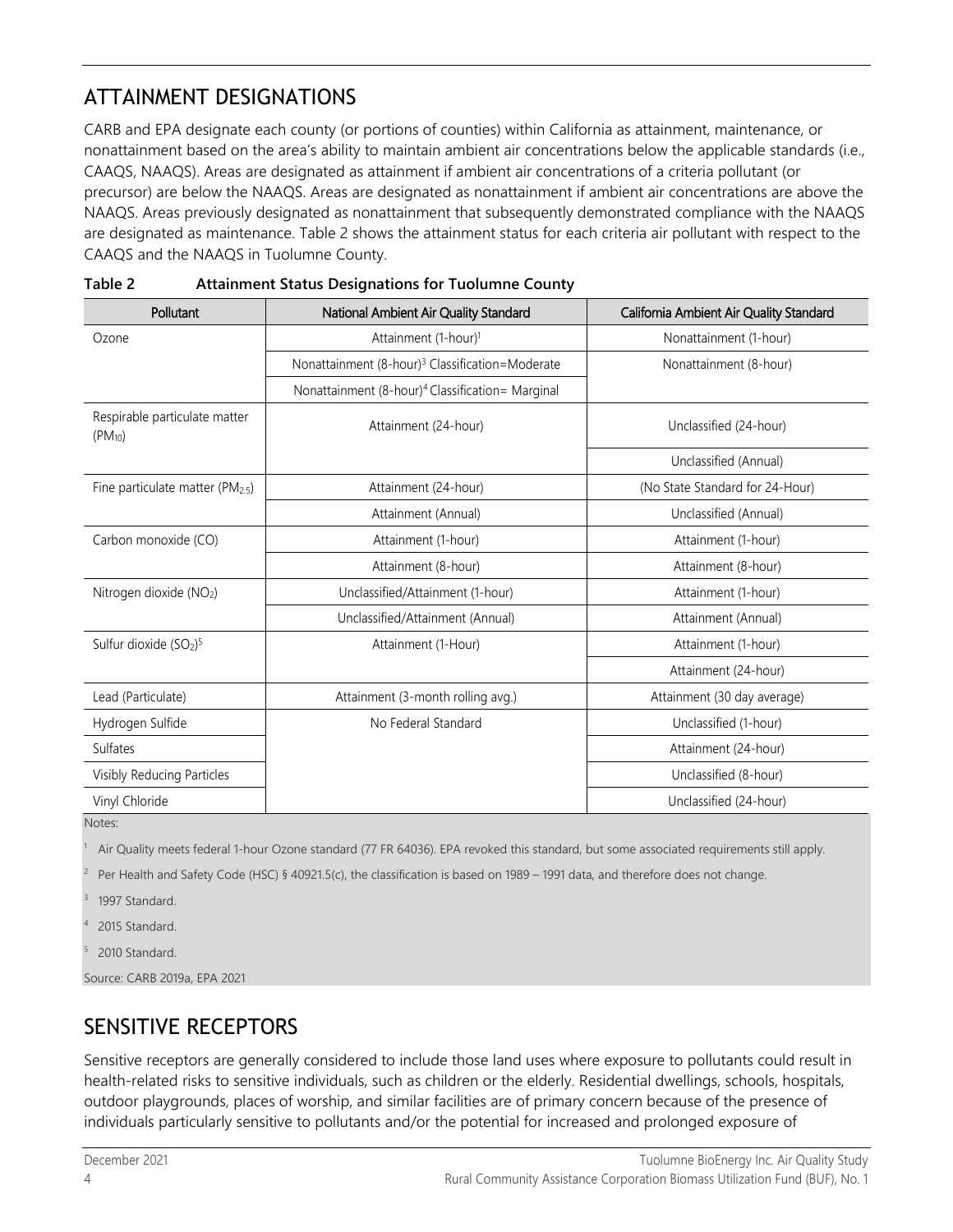individuals to pollutants. Although the project site is located within an industrial land use area and there are no residential land uses, schools, or hospitals within 1,000 feet of the project boundary, there is one sensitive receptors within 1,000 feet of the project boundary, an outdoor baseball park facility (Standard Park). The details of this receptor are summarized in Table 3.

| Location (easting (m), northing $(m)$ <sup>1</sup><br>Distance from Project Site (ft)<br>Distance from Project Site (m)<br>Receptor |  |  |  |  |  |  |  |
|-------------------------------------------------------------------------------------------------------------------------------------|--|--|--|--|--|--|--|
| 270<br>Standard Park<br>735969.69, 4204699.56<br>80                                                                                 |  |  |  |  |  |  |  |
| Note: $ft = feet$ , $m = meters$                                                                                                    |  |  |  |  |  |  |  |
| <sup>1</sup> Based on Universal Transverse Mercator coordinates                                                                     |  |  |  |  |  |  |  |
| Source: Compiled by Ascent Environmental., Inc. in 2021                                                                             |  |  |  |  |  |  |  |

<span id="page-8-0"></span>**Table 3 Sensitive Receptors within 1,000 feet of the Project Site**

4 REGULATORY BACKGROUND

At the federal level, the EPA implements the national air quality programs. EPA's air quality mandates are drawn primarily from the Federal Clean Air Act (CAA), enacted in 1970. The most recent major amendments were made by Congress in 1990. The CAA requires EPA to establish National Ambient Air Quality Standards (NAAQS). EPA has established primary and secondary NAAQS for the following criteria air pollutants: ozone, carbon monoxide (CO), nitrogen dioxide (NO<sub>2</sub>), sulfur dioxide (SO<sub>2</sub>), particulate matter (i.e., respirable particulate matter [PM<sub>10</sub>] and fine particulate matter [PM2.5]), and lead (Pb). The primary standards protect public health, and the secondary standards protect public welfare. The CAA also requires each state to prepare an air quality control plan referred to as a State Implementation Plan (SIP). The Federal Clean Air Act Amendments (CAAA) added requirements for states with nonattainment areas to revise their SIPs to incorporate additional control measures to reduce air pollution. The SIP is modified periodically to reflect the latest emissions inventories, planning documents, and rules and regulations of the air basins as reported by their jurisdictional agencies. EPA reviews all state SIPs to determine whether they conform to the mandates of the CAA and its amendments and whether implementing them will achieve air quality goals. If EPA determines a SIP to be inadequate, a Federal Implementation Plan that imposes additional control measures may be prepared for the nonattainment area. If the state fails to submit an approvable SIP or to implement the plan within the mandated time frame, sanctions may be applied to transportation funding and stationary air pollution sources in the air basins.

Specifically, Section 176 (C) of the CAA (42 U.S.C. 7506 [C]) requires any entity of the federal government that engages in, supports, or in any way provides financial support for, licenses or permits, or approves any activity to demonstrate that the action conforms to the applicable SIP required under Section 110 (a) of the CAA (42 U.S.C. 7401 [a]) before the action is otherwise approved. In this context, conformity means that such federal actions must be consistent with the SIP's purpose of eliminating or reducing the severity and number of violations of the NAAQS and achieving expeditious attainment of those standards. Each federal agency must determine that any action that is proposed by the agency and that is subject to the regulation implementing the conformity requirements would, in fact conform to the applicable SIP before the action is taken.

On November 30, 1993, EPA promulgated final general conformity regulations at 40 CFR 93 Subpart B for all federal activities except those covered under the transportation conformity. The general conformity regulations apply to a proposed federal action in a nonattainment or maintenance area if the total of direct and indirect emissions of the relevant criteria pollutant and precursor emissions caused by the proposed action equal or exceed certain *de minimis* amounts; thus, requiring the federal agency to make a determination of general conformity.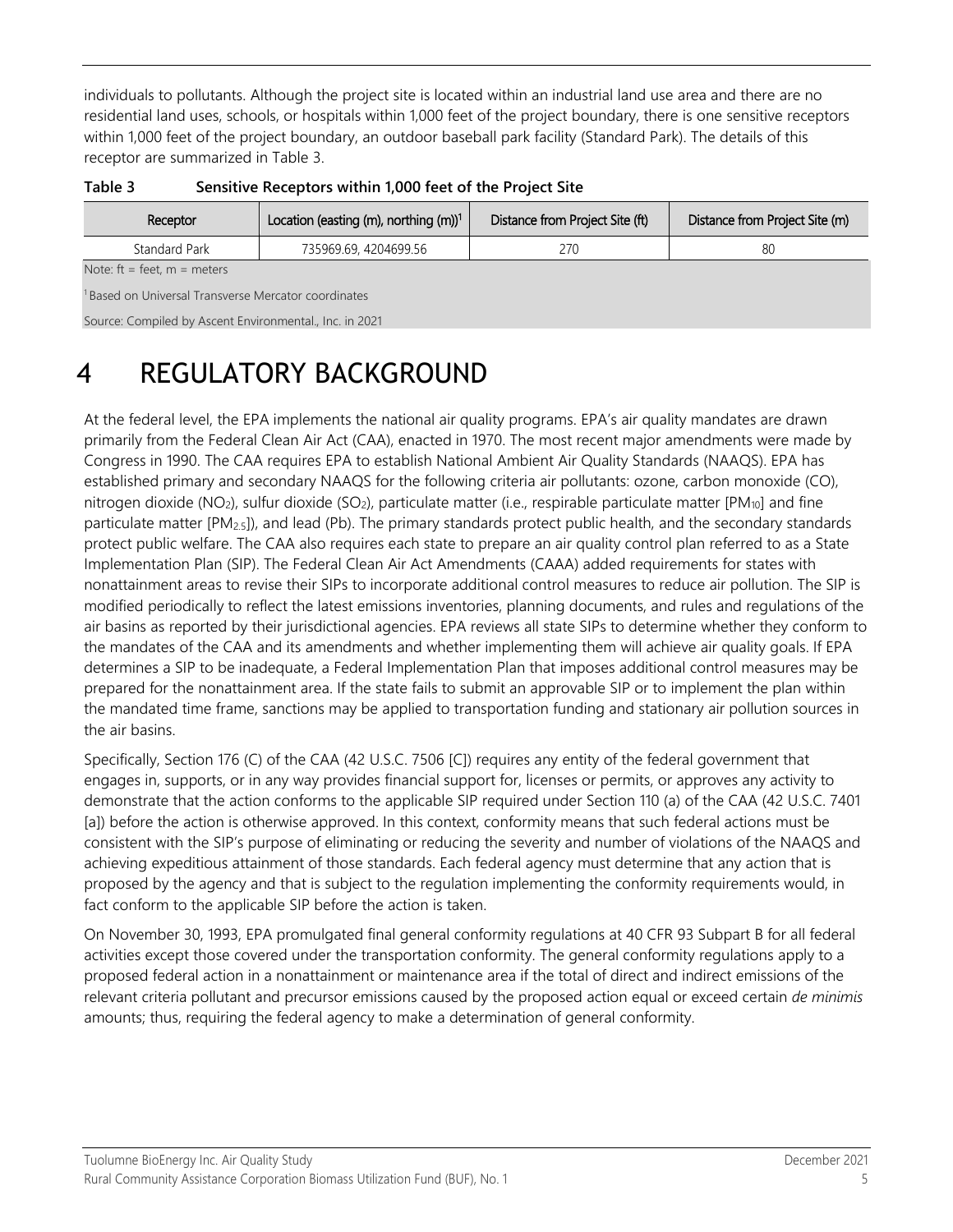## 5 SIGNIFICANCE CRITERIA

As mentioned, a general conformity determination (GCD) is required if a federal action results in the generation of air pollutants for which the total of direct and indirect emissions equals or exceeds the *de minimis* thresholds as shown below in Table 4. These emission rates are expressed in units of tons per year and are compared to the total of direct and indirect emissions caused by the project for each calendar year when construction activities would take place.

It should be noted that because ozone is a secondary pollutant (i.e., it is not emitted directly into the atmosphere, but formed in the atmosphere from the photochemical reactions in the presence of sunlight), its *de minimis* level is based on the primary emissions of precursor pollutants –  $NO<sub>X</sub>$  and VOCs. If the net emissions of either NO<sub>X</sub> or VOCs exceeds the *de minimis* level for ozone, the project is subject to a GCD. In addition, there are no *de minimis* levels for pollutants for which the MCAB is designated as an attainment area.

#### <span id="page-9-0"></span>**Table 4 De Minimis Thresholds for Determining Applicability of General Conformity Requirements for Federal Actions**

| Pollutant                     | <b>Federal Classification</b> | General Conformity De Minimis Levels (tons per year) |  |  |  |
|-------------------------------|-------------------------------|------------------------------------------------------|--|--|--|
| Ozone                         | Nonattainment (Marginal)      | <b>NA</b>                                            |  |  |  |
| VOC (as an ozone precursor)   |                               | 50                                                   |  |  |  |
| $NOx$ (as an ozone precursor) |                               | 100                                                  |  |  |  |
| Notes: NA: Not Applicable     |                               |                                                      |  |  |  |
| Source: EPA 2021              |                               |                                                      |  |  |  |

In addition, the TCAPCD has established specific thresholds for air quality impacts evaluated under CEQA. Pursuant to the State CEQA Guidelines, air quality impacts related to the project would be significant if the project would:

- conflict with or obstruct implementation of the applicable air quality plan;
- violate any air quality standard or contribute substantially to an existing or project air quality violation—for the purposes of the project locations, result in construction or operations of a project that generated emissions in excess of the following thresholds, except carbon monoxide, used by the TCAPCD:
	- reactive organic gases (ROG) 1,000 pounds per day or 100 tons per year
	- nitrous oxides (NOX) 1,000 pounds per day or 100 tons per year
	- particulate matter with diameters generally 10 micrometers and smaller (PM10) 1,000 pounds per day or 100 tons per year
	- carbon monoxide (CO) result in an affected intersection experiencing more than 31,600 vehicles per hour.
- result in a cumulatively considerable net increase of any criteria pollutant for which the project region is in nonattainment under an applicable federal or state ambient air quality standard (including releasing emissions which exceed qualitative thresholds for ozone precursors);
- expose sensitive receptors to a substantial incremental increase in toxic air contaminants (TAC) emissions that exceed 10 in 1 million for carcinogenic risk (i.e., the risk of developing cancer) and/or a noncarcinogenic hazard index of 1.0 or greater; or
- create objectionable odors affecting a substantial number of people. (TCAPCD 2017)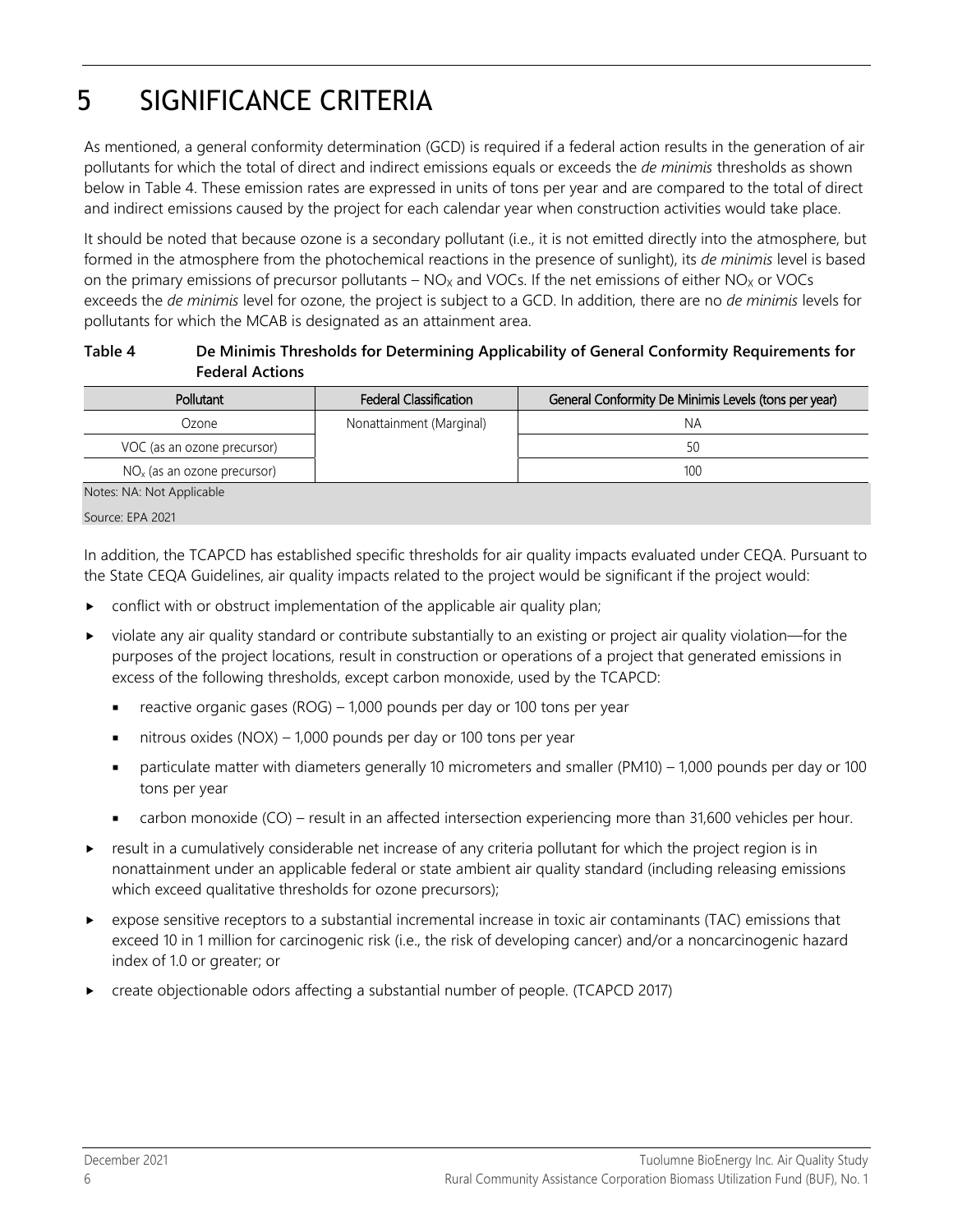## 6 CRITERIA AIR POLLUTANT EMISSIONS

#### 6.1 CONSTRUCTION EMISSIONS

The project would construct the proposed woody biomass pellet manufacturing facility on a 3.27-acre lot. The existing lot is undeveloped and has minimal vegetative cover. Construction of the proposed facilities would require site preparation and grading activities. Based on the project site plan, the project would construct a 4,000 square foot (sf) manufacturing facility, a 5,000-sf covered outdoor storage area, two 100-foot-diameter chip storage silos, outdoor standalone equipment (e.g., dryer, battery, bins, chip receivers, furnace), 10,200 sf of flatwork concrete, 3,300 sf of landscaped area, 3,600 sf of pavement, and a 22,000-sf graveled storage yard. According to TBI, the outdoor standalone equipment is assumed to come preassembled and would require cranes for equipment placement (TBI 2021). Construction is assumed to begin in February 2022. The project site plan is included in Appendix B.

Criteria air pollutant emissions from construction of the proposed project were modeled using the California Emissions Estimator Model (CalEEMod), version 2016.3.2 (California Air Pollution Control Officers Association [CAPCOA] 2016a), which is consistent with analysis performed in the Greenhouse Gas Study. A newer version of CalEEMod (version 2020.4.0) was released on June 23, 2020, after the Greenhouse Gas Study was completed. Based on the information and assumptions described and per discussions with the applicant, CalEEMod estimated a construction duration period of approximately four months, with construction activities ending by June 2022. Construction activities were assumed to occur for 8 hours per day and 5 days per week. The proposed land uses were matched to the most similar land use types available in CalEEMod, which CalEEMod uses to estimate default modeling assumptions (e.g., the construction phasing durations, number of equipment, equipment hours per day, and worker trips). These assumptions are shown in the CalEEMod output remarks in Appendix C. Material hauling emissions during the grading phase were adjusted to account for the gravel that would be needed for the storage yard, assuming a depth of eight inches and an average weight of 1.35 tons per cubic yard of gravel (Inch Calculator 2021). Additional modeling details can be found in Appendix C.

Based on the modeling conducted, Tables 5 and 6 show the estimated criteria air pollutant emissions that would result from construction activities over the four-month construction period.

| Phase                                       | ROG (lb/day) | $NOx$ (lb/day) | $PM_{10}$ (lb/day) | CO (lb/day) |
|---------------------------------------------|--------------|----------------|--------------------|-------------|
| Site Preparation                            |              | 15             |                    | 8           |
| Grading                                     |              | 14             | 6                  |             |
| <b>Building Construction</b>                |              | 17             |                    | 16          |
| Paving                                      |              |                |                    | 10          |
| Architectural Coating                       | 70           |                |                    |             |
| <b>Construction Maximum Daily Emissions</b> | 70           | 17             |                    | 16          |
| <b>TCAPCD Significance Threshold</b>        | 1,000        | 1,000          | 1,000              | <b>NA</b>   |
| De minimis Threshold <sup>1</sup>           | <b>NA</b>    | <b>NA</b>      | <b>NA</b>          | <b>NA</b>   |
| <b>Exceed Thresholds?</b>                   | No           | No             | No                 | NA          |

<span id="page-10-0"></span>

| Table 5 | <b>Estimated Construction Criteria Air Pollutant Emissions (Daily)</b> |  |
|---------|------------------------------------------------------------------------|--|
|         |                                                                        |  |

Note: ROG = reactive organic gases, NO<sub>X</sub> = oxides of nitrogen, PM<sub>10</sub> = inhalable particle with diameters of 10 micrometers or smaller, CO = carbon monoxide, TCAPCD = Tuolumne County Air Pollution Control District, NA = not applicable

<sup>1</sup>*De minimis* thresholds are provided in tons per year only.

Source: Modeled by Ascent Environmental., Inc. in 2021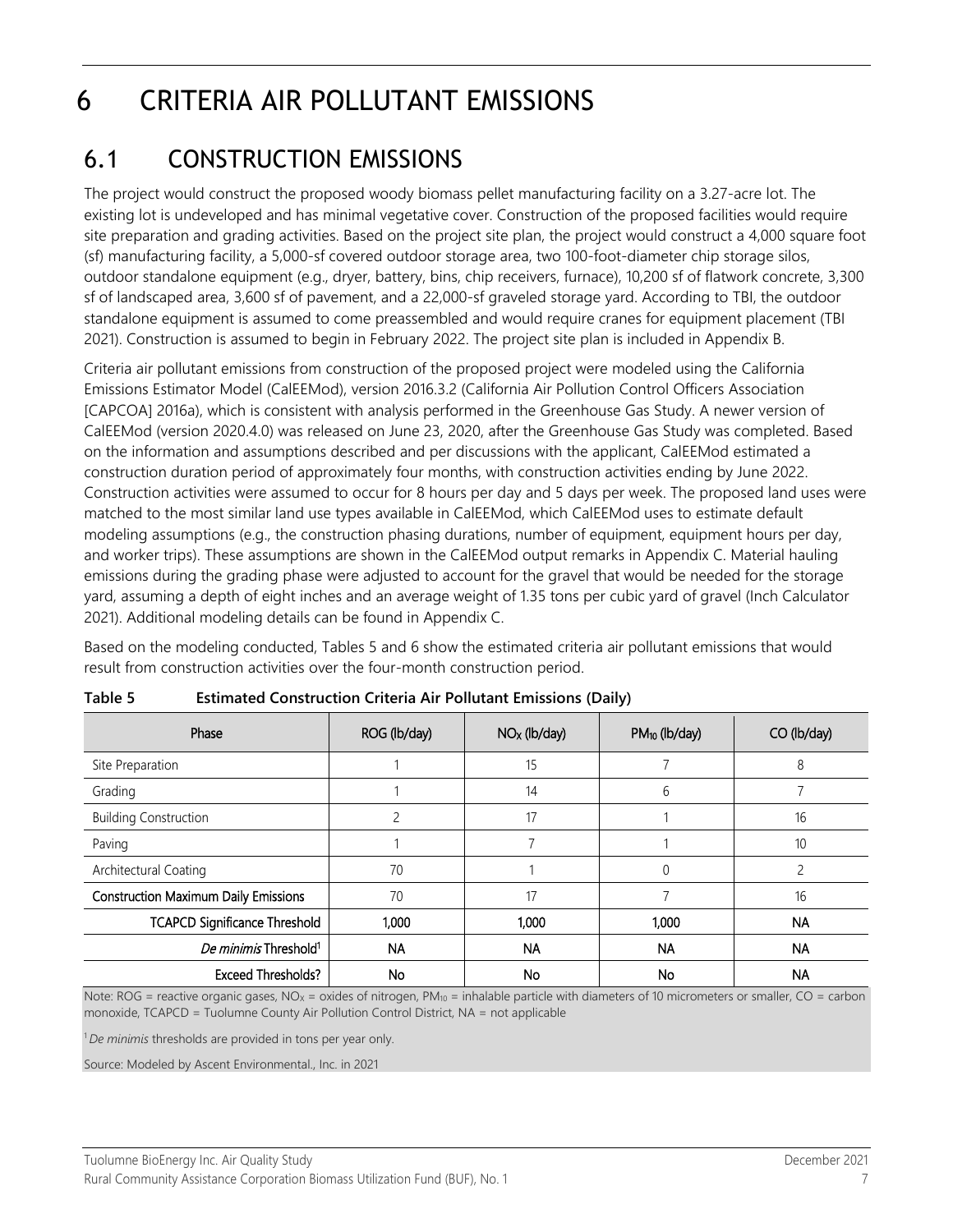| Phase                                               | ROG (lb/year) | $NOx$ (lb/year) | $PM_{10}$ (lb/year) | CO (lb/year) |
|-----------------------------------------------------|---------------|-----------------|---------------------|--------------|
| Site Preparation                                    | 3             | 29              | 13                  | 16           |
| Grading                                             | 5             | 55              | 23                  | 28           |
| <b>Building Construction</b>                        | 133           | 1006            | 61                  | 972          |
| Paving                                              | 9             | 69              | 5                   | 99           |
| Architectural Coating                               | 701           | 14              |                     | 22           |
| Construction Total (lb/year)                        | 850           | 1174            | 103                 | 1137         |
| Construction Total (tons/year)                      | 0.425         | 0.587           | 0.052               | 0.569        |
| <b>TCAPCD Significance Threshold</b><br>(tons/year) | 100           | 100             | 100                 | <b>NA</b>    |
| De minimis Threshold (tons/year)                    | 50            | 100             | <b>NA</b>           | <b>NA</b>    |
| <b>Exceed Thresholds?</b>                           | No            | No              | No                  | <b>NA</b>    |

#### <span id="page-11-0"></span>**Table 6 Estimated Construction Criteria Air Pollutant Emissions (Annual)**

Note: ROG = reactive organic gases, NOX = oxides of nitrogen, PM10 = inhalable particle with diameters of 10 micrometers or smaller, CO = carbon monoxide, TCAPCD = Tuolumne County Air Pollution Control District, NA = not applicable, lb = pounds.

Source: Modeled by Ascent Environmental., Inc. in 2021

As shown in Tables 5 and 6, criteria air pollutant emissions generated by project construction would not exceed TCAPCD's significance thresholds. Therefore, air quality impacts related to construction would be less than significant.

#### 6.2 OPERATIONAL EMISSIONS

Operation of the proposed project would involve chipping at the forest biomass pile collection sites, hauling the chips to the pellet mill, drying and milling of the chips at the mill, and delivery of the wood pellets for retail sale. These activities would result in criteria air pollutant emissions from the operation of diesel chipping and biomass handling equipment, worker trips to the collection sites and pellet mill, diesel truck haul trips between the biomass collection sites, pellet mill, and retail distribution; and combustion of a portion of the biomass in a CHP system to provide heat and electricity to power the pellet mill and other accessory buildings and lighting. The proposed project would not use natural gas or grid-based electricity but would operate a standby generator for initial system start-up and emergencies. Pellet mill operations are assumed to occur 333 days per year and up to 8,000 hours per year, and the first full year of operation would begin in 2023. Haul trucks and field operations are assumed to operate 240 days per year, or 5 days per week and 48 weeks per year.

The modeling assumptions for the off-road mobile sources, on-road mobile sources, biomass combustion at the pellet mill, and offset emissions from avoided pile burning are described in the following sections. Detailed calculations and assumptions can be found in Appendix A.

#### 6.2.1 Off-Road Mobile Sources

Off-road mobile sources used during project operations include diesel-fueled chippers, forwarders, tractors, and other material handling equipment. Based on information provided by TBI, equipment at the forest collection sites would include all new 500-horsepower (hp) Bruks chippers attached to 285-hp Ponsse forwarders and one 217-hp JBC 4220 field tractor (TBI 2021). During biomass collection, three chippers and three forwarders are assumed to operate, one set in Zone 1 and two sets in Zone 2, based on the amount of biomass available in each Zone (TBI 2021). This equipment would operate 8 hours per day and 333 days per year. During pellet mill operations, diesel off-road equipment, such as tractor, chip reloaders, and bin trucks, are assumed to handle material at various stages of the manufacturing process (TBI 2021). (Patenaude pers. comm., 2021a, 2021b).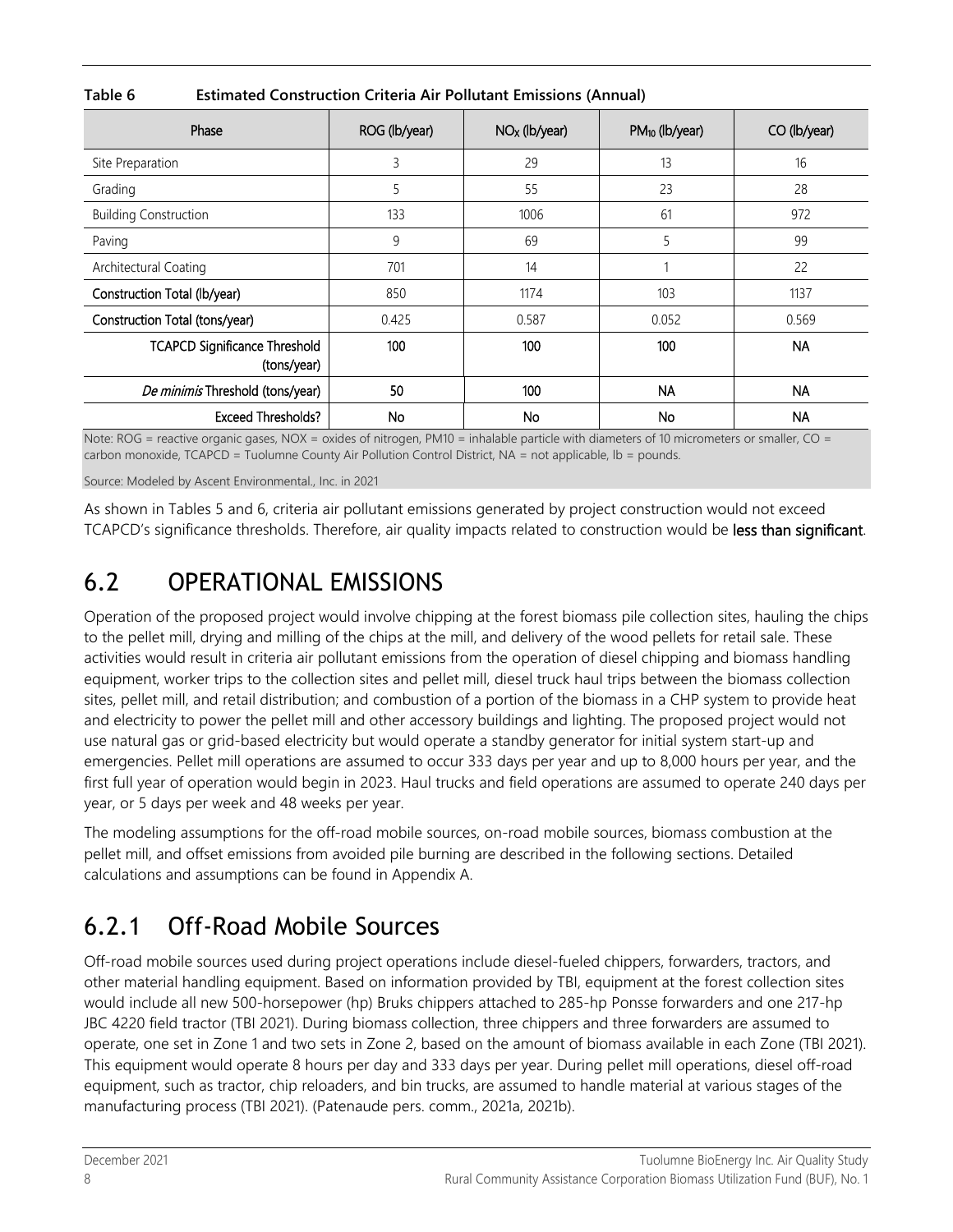All off-road equipment manufactured after 2014 is required to meet EPA's Tier 4 emissions standards. The proposed off-road equipment and corresponding horsepower ratings were matched with emission factors from EPA's *Nonroad Compression-Ignition Engines: Exhaust Emission Standards* for Tier 4 engines to quantify the criteria air pollutant emissions from off-road mobile sources (EPA 2016). The equipment load factors, which estimate the percent of time during which an engine is engaged during operations, were obtained from CalEEMod's default assumptions for material handling equipment and off-highway trucks (CAPCOA 2016b:Table 3.3). The forwarder/chipper combination is assumed to operate as two separate engines, but because of their tandem operations the load factors were assumed to be 50 percent of the default assumptions in CalEEmod. The activity and equipment assumptions, including the number of equipment, hours of operation per year, and load factors can be found in Table 1 of the Greenhouse Gas Study for this project. Emission factors and calculated criteria air pollutant emissions are shown in Tables 7 through 9 below. Additional modeling information is available in Appendix A.

| Activity                     | Off-Road<br>Equipment (hp) | Load Factor | ROG (lb/hr) | $NOX$ (lb/hr) | $PM_{10}$ (lb/hr) | $CO$ (lb/hr) |
|------------------------------|----------------------------|-------------|-------------|---------------|-------------------|--------------|
| Forest Biomass<br>Collection | Forwarder (285)            | 0.20        | 0.09        | 0.19          | 0.01              | 1.64         |
|                              | Chipper (500)              | 0.20        | 0.16        | 0.33          | 0.02              | 2.88         |
|                              | Field Tractor (68)         | 0.38        | 0.07        | 0.14          | 0.01              | 0.80         |
| Pellet Mill Operations       | Yard Tractor (125)         | 0.40        | 0.04        | 0.08          | <0.01             | 1.03         |
|                              | Field Tractor (68)         | 0.40        | 0.02        | 0.04          | <0.01             | 0.56         |
|                              | Bin Truck (400)            | 0.40        | 0.12        | 0.26          | 0.01              | 2.30         |

<span id="page-12-0"></span>**Table 7 Off-Road Equipment Power Ratings, Load Factors, and Emission Factors**

Note:  $ROG$  = reactive organic gases,  $NO<sub>X</sub>$  = nitrous oxide;  $PM<sub>10</sub>$  = particulate matter with diameters generally 10 micrometers and smaller, CO = carbon monoxide, lb/hr = pounds per hour, hp = horsepower

Source: CAPCOA 2016:Table 3.3, EPA 2016

<span id="page-12-1"></span>

| Table 8 |  | <b>Estimated Off-Road Equipment Daily Emissions</b> |  |
|---------|--|-----------------------------------------------------|--|
|         |  |                                                     |  |

| Activity                                  | Off-Road Equipment | ROG (lb/day) | $NOX$ (lb/day) | $PM_{10}$ (lb/day) | CO (lb/day) |
|-------------------------------------------|--------------------|--------------|----------------|--------------------|-------------|
| <b>Forest Biomass Collection</b>          | Forwarder          | 0.43         | 0.90           | 0.04               | 7.87        |
|                                           | Chipper            | 0.75         | 1.58           | 0.08               | 13.81       |
|                                           | Field Tractor      | 0.62         | 1.30           | 0.07               | 7.33        |
| <b>Forest Biomass Collection Subtotal</b> |                    | 1.80         | 3.78           | 0.19               | 29.01       |
| Pellet Mill Operations                    | Yard Tractor       | 0.02         | 0.03           | < 0.01             | 0.41        |
|                                           | Field Tractor      | 0.01         | 0.01           | < 0.01             | 0.15        |
|                                           | <b>Bin Truck</b>   | 0.07         | 0.16           | 0.01               | 1.38        |
| Mill Operations Subtotal                  |                    | 0.10         | 0.20           | 0.01               | 1.94        |
| Total                                     |                    | 1.89         | 3.98           | 0.20               | 30.95       |

Note: ROG = reactive organic gases,  $NO_X$  = nitrous oxide;  $PM_{10}$  = particulate matter with diameters generally 10 micrometers and smaller, CO = carbon monoxide, lb/day = pounds per day. Values may not sum exactly due to rounding.

Source: Modeled by Ascent Environmental. Inc., in 2021 based on information received from TBI (TBI 2021).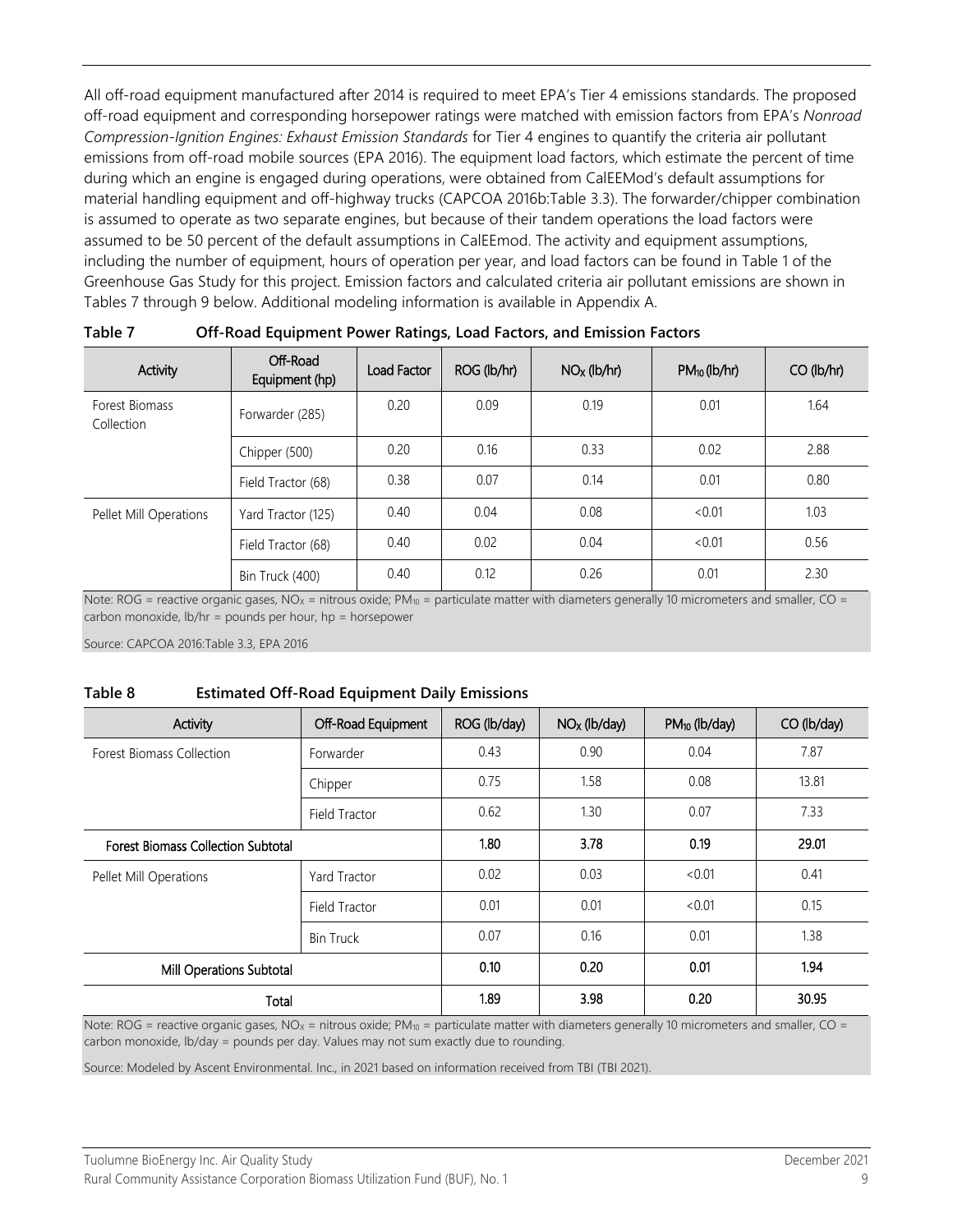| Activity                                  | Off-Road Equipment | ROG (tons/year) | $NOx$ (tons/year) | $PM_{10}$ (tons/year) | CO (tons/year) |
|-------------------------------------------|--------------------|-----------------|-------------------|-----------------------|----------------|
| Forest Biomass Collection <sup>1</sup>    | Forwarder          | 0.05            | 0.11              | 0.01                  | 0.94           |
|                                           | Chipper            | 0.09            | 0.19              | 0.01                  | 1.66           |
|                                           | Field Tractor      | 0.07            | 0.16              | 0.01                  | 0.88           |
| <b>Forest Biomass Collection Subtotal</b> |                    | 0.22            | 0.45              | 0.02                  | 3.48           |
| Pellet Mill Operations <sup>3</sup>       | Yard Tractor       | < 0.01          | 0.01              | 0.0003 <sup>2</sup>   | 0.07           |
|                                           | Field Tractor      | < 0.01          | < 0.01            | 0.0001 <sup>2</sup>   | 0.02           |
|                                           | <b>Bin Truck</b>   | 0.01            | 0.03              | 0.0013 <sup>2</sup>   | 0.23           |
| Mill Operations Subtotal                  |                    | 0.02            | 0.03              | 0.0017 <sup>2</sup>   | 0.32           |
| Total                                     |                    | 0.23            | 0.49              | 0.02                  | 3.80           |

<span id="page-13-0"></span>**Table 9 Estimated Off-Road Equipment Annual Emissions**

Note: ROG = reactive organic gases,  $NO<sub>X</sub>$  = nitrous oxide; PM<sub>10</sub> = particulate matter with diameters generally 10 micrometers and smaller, CO = carbon monoxide, lb/day = pounds per day. Values may not sum exactly due to rounding.

<sup>1</sup> Calculated from daily emissions and assumption of 240 days per year, consistent with assumptions for haul truck days.

 $<sup>2</sup>$  Additional significant figures are shown for these values to substantiate the calculations for diesel particulate matter emissions discussed in</sup> Section 7: Toxic Air Contaminants

 $3$  Calculated from daily emissions and assumption of 333 days per year, consistent with assumptions for the pellet mill operations.

Source: Modeled by Ascent Environmental. Inc., in 2021 based on information received from TBI (TBI 2021).

#### 6.2.2 On-Road Mobile Sources

On-road mobile sources include worker trips (to the forest biomass collection sites and the pellet mill) and diesel haul truck trips (between the forest biomass collection sites, the pellet mill, and retail sales distribution). For worker trips, each Zone is assumed to have 6 workers and the pellet mill is assumed to employ 25 workers (TBI 2021). Based on the default worker commute assumptions in CalEEMod, each worker's commute trip is assumed to be an average of 16.8 miles. The calculated vehicle miles traveled (VMT) for worker commute trips were then applied to the average criteria air pollutant emission factors for light duty vehicles in Tuolumne County for calendar year 2023, as derived from CARB's EMission FACtor model (EMFAC), version EMFAC 2021 (CARB 2021b).

Emissions from haul trucks include exhaust from on-road transportation and from idling during loading and unloading at each terminal site. Haul truck activities are divided into two categories: transportation from the biomass collection site to the pellet mill and transportation from the pellet mill to retail sales and ash disposal. The number of haul trips for each category was calculated based on the tonnage of material needed to be transported, the capacity of the trucks, and the trip lengths. The project is anticipated to haul up to 12,821 BDT of biomass from Zone 1 and up to 27,473 BDT from Zone 2 annually to the project site. BDT refers to the equivalent tonnage of the biomass at zero percent moisture. Assuming the collected green biomass has a moisture content of 35 percent, the haul trucks are assumed to carry up to 19,724 tons of green biomass from Zone 1 and up to 42,265 tons from Zone 2. In all cases, trucks are assumed to carry 20 tons per load. The trip lengths from Zone 1 and 2 to the project site were estimated to be 20 and 40 miles per trip, respectively, based on information provided by TBI. The trip length between the pellet mill and retail sales was estimated to be 50 miles, which is the approximate driving distance between the project site and Merced, CA, which is the closest urban center. Trips outside of this range were not included due to the speculative nature of further retail destinations and the tonnages shipped beyond this range. Trucks were assumed to idle for a maximum of five minutes at each site (biomass collection and pellet mill) to account for loading and unloading activities. Under its adopted Airborne Toxic Control Measure set forth in Title 13 of the California Code of Regulations, Section 2485, CARB requires that diesel-fueled commercial motor vehicles with gross vehicle weight ratings greater than 10,000 pounds not idles for longer than five minutes at any location (CARB 2021c).

To calculate the emissions from haul trucks, the calculated VMT and total idling time for haul truck trips were applied to the average criteria air pollutant emission factors for T6 in-state heavy duty diesel trucks in Tuolumne County for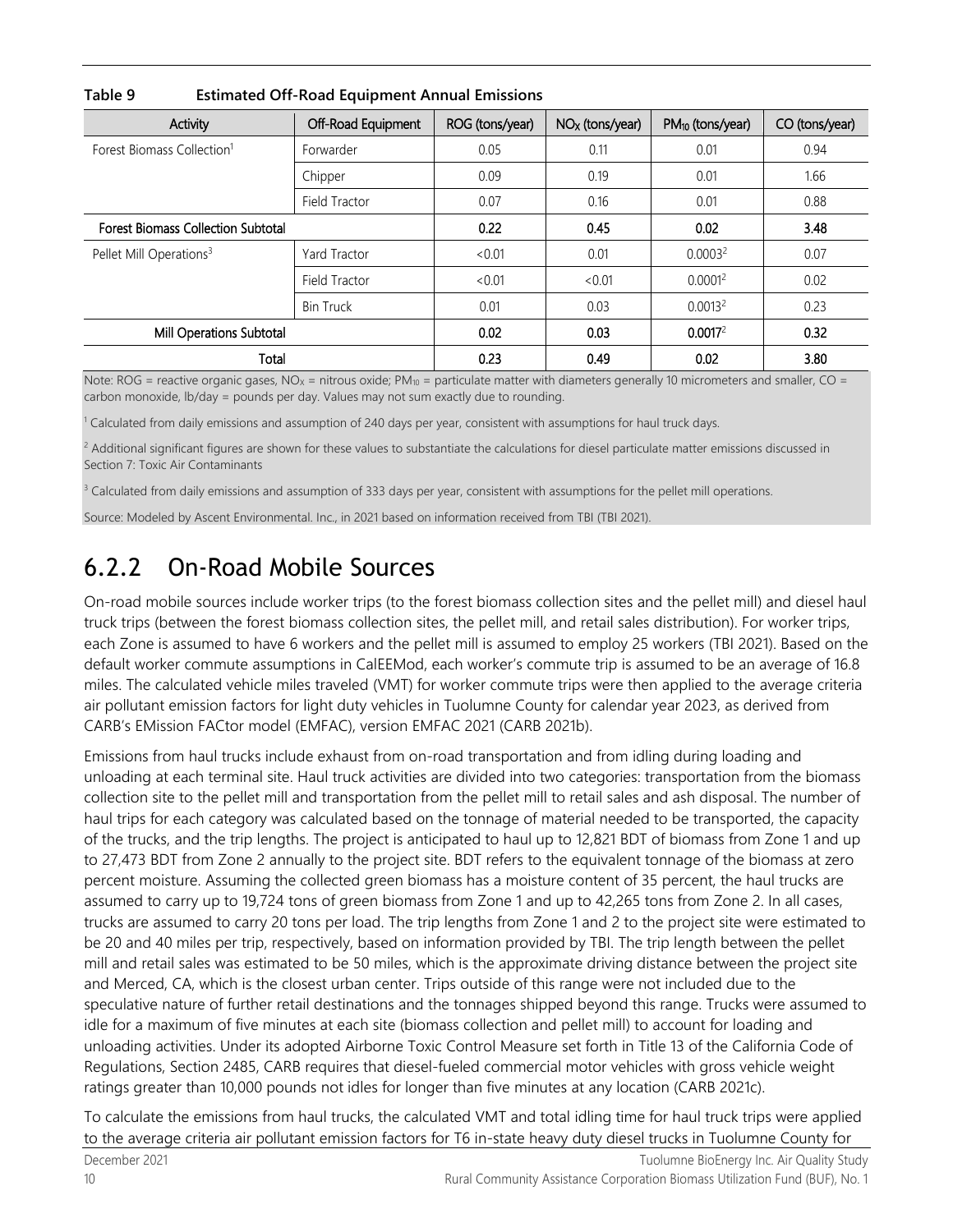calendar year 2023 for 2022 truck model years, as derived from EMFAC 2021 (CARB 2021b). The project applicant has identified that all new vehicles would be purchased for this project, which would begin full operations in 2023 (Patenaude, pers comm., 2021b). Additional modeling information is available in Appendix A.

The on-road mobile source activity and vehicle trip assumptions, including trips per day, trip length, and VMT per year can be found in Table 2 of the Greenhouse Gas Study for this project. Criteria air pollutant emission factors and calculated emissions are shown in Tables 10 through 12.

<span id="page-14-0"></span>

| Table 10 | <b>On-Road Mobile Source Emission Factors</b> |  |  |
|----------|-----------------------------------------------|--|--|
|----------|-----------------------------------------------|--|--|

| <b>Activity</b>                          | <b>ROG</b> | NO <sub>x</sub> | $PM_{10}$ | CO       |
|------------------------------------------|------------|-----------------|-----------|----------|
| Commute Trips <sup>1</sup>               |            |                 |           |          |
| Worker Trips (lb/mi)                     | 5.69E-04   | 4.59E-04        | 9.77E-06  | 3.40E-03 |
| Truck Haul Trips and Idling <sup>2</sup> |            |                 |           |          |
| Haul Trips (lb/mi)                       | 1.74E-05   | 8.67E-03        | 4.32E-05  | 4.84E-03 |
| Idling (g/min)                           | 1.05E-04   | 7.16E-03        | 1.93E-06  | 4.99E-03 |

Note: ROG = reactive organic gases, NO<sub>x</sub> = nitrous oxide; PM<sub>10</sub> = particulate matter with diameters generally 10 micrometers and smaller, CO = carbon monoxide, lb/mi = pounds per mile, g/min = grams per minute.

<sup>1</sup> Commute trip average vehicle emission factors based on the LDA, LDT1, and LDT2 vehicle categories in EMFAC 2021.

<sup>2</sup> Haul truck emission factors based on the diesel "T6 instate heavy" vehicle category and 2022 model year in EMFAC 2021. EMFAC 2021 results reflect conditions for Tuolumne County for calendar year 2023.

Source: Modeled by Ascent Environmental., Inc. in 2021

#### <span id="page-14-1"></span>**Table 11 Estimated On-Road Mobile Source Daily Emissions**

| Activity                                 | <b>ROG</b><br>(lb/day) | NO <sub>X</sub><br>(lb/day) | $PM_{10}$<br>(lb/day) | CO<br>(lb/day) |
|------------------------------------------|------------------------|-----------------------------|-----------------------|----------------|
| <b>Commute Trips</b>                     |                        |                             |                       |                |
| Biomass Collection - Worker Trips        | 0.344                  | 0.278                       | 0.006                 | 2.059          |
| Pellet Mill - Worker Trips               | 0.478                  | 0.386                       | 0.008                 | 2.859          |
| <b>Commute Trips Subtotal</b>            | 0.822                  | 0.664                       | 0.014                 | 4.918          |
| <b>Haul Trips</b>                        |                        |                             |                       |                |
| Zone 1 Biomass Collection to Pellet Mill | 0.003                  | 1.424                       | 0.007                 | 0.796          |
| Zone 2 Biomass Collection to Pellet Mill | 0.006                  | 3.052                       | 0.015                 | 1.706          |
| Zone 1 Idling                            | < 0.001                | 0.001                       | < 0.001               | 0.001          |
| Zone 2 Idling                            | < 0.001                | 0.001                       | < 0.001               | 0.001          |
| <b>Biomass Collection Subtotal</b>       | 0.009                  | 4.478                       | 0.022                 | 2.503          |
| Idling                                   | < 0.001                | 0.001                       | < 0.001               | 0.001          |
| Pellet Mill to Ash Disposal              | < 0.001                | 0.003                       | < 0.001               | 0.001          |
| Pellet Mill to Retail Sales              | 0.011                  | 5.416                       | 0.027                 | 3.027          |
| Pellet Mill Trips Subtotal               | 0.011                  | 5.420                       | 0.027                 | 3.029          |
| Haul Trips Subtotal                      | 0.020                  | 9.898                       | 0.049                 | 5.532          |
| <b>TOTAL On-Road Mobile Sources</b>      | 0.841                  | 10.562                      | 0.063                 | 10.450         |

Note:  $ROG$  = reactive organic gases,  $NO<sub>X</sub>$  = nitrous oxide;  $PM<sub>10</sub>$  = particulate matter with diameters generally 10 micrometers and smaller, CO = carbon monoxide, lb/day = pounds per day. Values may not sum due to rounding.

Source: Modeled by Ascent Environmental., Inc. in 2021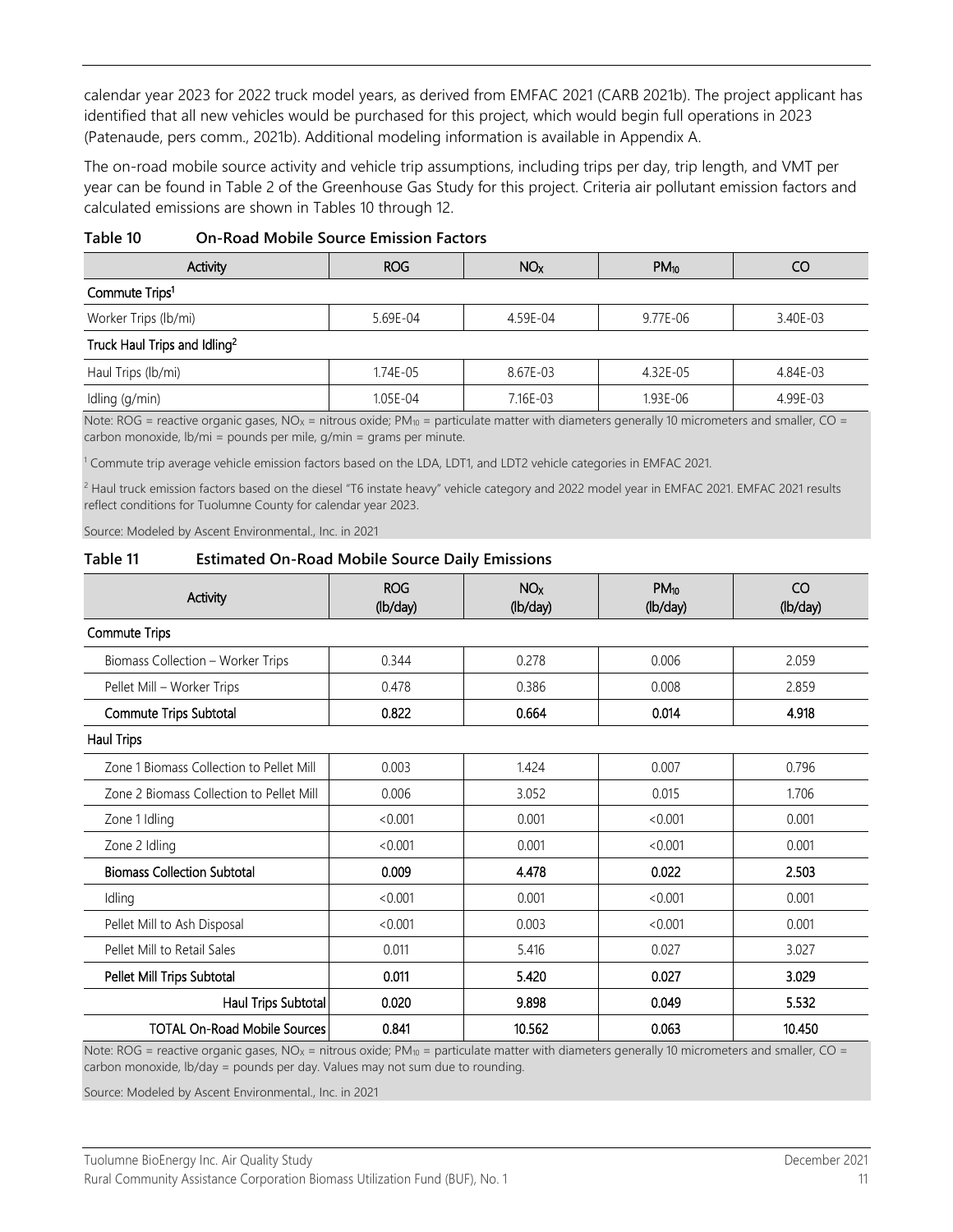<span id="page-15-0"></span>**Table 12 Estimated On-Road Mobile Source Annual Emissions**

| Activity                                 | <b>ROG</b><br>(tons/year) | NO <sub>X</sub><br>(tons/year) | $PM_{10}$<br>(tons/year) | CO<br>(tons/year) |
|------------------------------------------|---------------------------|--------------------------------|--------------------------|-------------------|
| <b>Commute Trips</b>                     |                           |                                |                          |                   |
| Biomass Collection - Worker Trips        | 0.041                     | 0.033                          | 0.001                    | 0.247             |
| Pellet Mill - Worker Trips               | 0.057                     | 0.046                          | 0.001                    | 0.343             |
| <b>Commute Trips Subtotal</b>            | 0.099                     | 0.080                          | 0.002                    | 0.590             |
| <b>Haul Trips</b>                        |                           |                                |                          |                   |
| Zone 1 Biomass Collection to Pellet Mill | < 0.001                   | 0.171                          | 0.001                    | 0.096             |
| Zone 2 Biomass Collection to Pellet Mill | 0.001                     | 0.366                          | 0.002                    | 0.205             |
| Zone 1 Idling                            | < 0.001                   | < 0.001                        | < 0.001                  | < 0.001           |
| Zone 2 Idling                            | < 0.001                   | < 0.001                        | < 0.001                  | < 0.001           |
| <b>Biomass Collection Subtotal</b>       | 0.001                     | 0.537                          | 0.003                    | 0.300             |
| Idling                                   | < 0.001                   | < 0.001                        | < 0.001                  | < 0.001           |
| Pellet Mill to Ash Disposal              | < 0.001                   | < 0.001                        | < 0.001                  | < 0.001           |
| Pellet Mill to Retail Sales              | 0.001                     | 0.650                          | 0.003                    | 0.363             |
| Pellet Mill Trips Subtotal               | 0.001                     | 0.650                          | 0.003                    | 0.363             |
| Haul Trips Subtotal                      | 0.002                     | 1.188                          | 0.006                    | 0.664             |
| <b>TOTAL On-Road Mobile Sources</b>      | 0.101                     | 1.267                          | 0.008                    | 1.254             |

Note: ROG = reactive organic gases, NO<sub>X</sub> = nitrous oxide; PM<sub>10</sub> = particulate matter with diameters generally 10 micrometers and smaller, CO = carbon monoxide. Values may not sum due to rounding.

Source: Modeled by Ascent Environmental., Inc. in 2021

#### 6.2.3 Pellet Mill Operations (Biomass Combustion and Fugitive Dust)

The proposed project operations at the pellet mill would result in criteria air pollutant emissions from the on-site combustion of 9,293 BDT of biomass per year and in fugitive dust from the processing of 31,000 BDT of biomass for pellet production. Accounting for 12 percent moisture content in oven-dried biomass, this equates to 10,560 tons per year used for combustion and 35,227 tons per year used in pellet production. With respect to combustion, ovendried tonnage contrasts with bone dry tonnage in that BDT is a metric of the fuel contained within biomass, as any moisture cannot be combusted. Criteria air pollutant emissions from the on-site combustion of biomass were calculated based on emission factors and average operating hours of the SuperBrix Teo-IV6000 furnace, as recommended by the applicant as a proxy for the proposed pellet mill CHP system (Patenaude, pers. comm., 2021c). The mill's furnace will have a maximum consumption rate of 1.32 tons of dried wood (12 percent moisture content) per hour and operates 24 hours per day. Fugitive PM dust emissions from pellet mill production are filtered through a series of cyclones and baghouses, resulting in an efficiency where up to 99.999 percent of particles larger than 3 microns are filtered out (Patenaude, pers. comm., 2021d).

Based on values provided by the applicant, the furnace would emit 2.17 pounds of NO<sub>x</sub>, 0.30 pounds of SO<sub>2</sub>, and 0.95 pounds of PM<sub>10</sub> per hour. Although TCAPCD does not have thresholds for SO<sub>2</sub>, these values are provided for TAC quantification purposes. This hot exhaust is vented through a heat exchanger then a belt dryer that dries the pellets. The dryer functions as a filter for the PM emissions as the exhaust is slowed and particulates fall from the exhaust stream. Fugitive dust from pellet mill production are also filtered through separate baghouses and result in additional 0.22 pounds of PM<sub>10</sub> per hour. The resulting total PM<sub>10</sub> emissions from the furnace and baghouse are estimated to be 1.17 pounds per hour . Thus, assuming a maximum of 24 hours of operation per day and 8,000 hours per years, pellet mill operations would consume 1.32 tons per hour and result in maximum daily emissions of 52.0 pounds of NO<sub>x</sub>, 28.1 pounds of PM<sub>10</sub>, and 5.4 pounds of SO<sub>2</sub> per day, and annual emissions of 8.7 tons of NO<sub>X</sub>, 4.7 tons of PM<sub>10</sub>, 0.9 tons of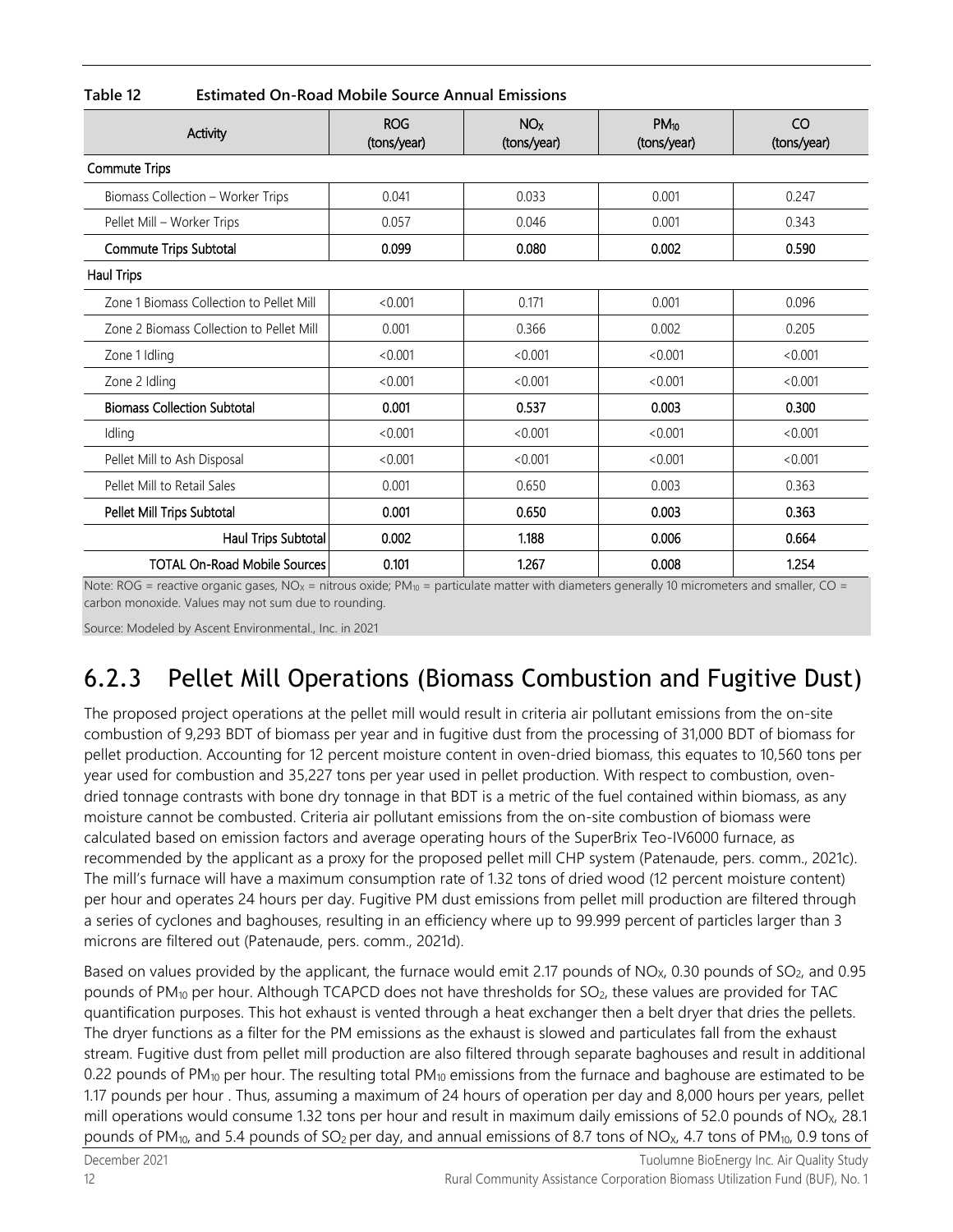SO2. ROG and CO emissions were not detected in the emissions tests for SuperBrix and are excluded from Table 13. These calculations are shown in additional detail in Appendix A and summarized in Table 13. (Patenaude, pers. comm., 2021c, 2021d).

| Emissions Source <sup>1</sup>        | NO <sub>X</sub> | $PM_{10}$ | SO <sub>2</sub> <sup>3</sup> |
|--------------------------------------|-----------------|-----------|------------------------------|
| Furnace Hourly (lb/hr)               | 2.17            | 0.95      | 0.30                         |
| Baghouse Hourly (lb/hr) <sup>2</sup> |                 | 0.22      | ۰                            |
| Total Hourly (lb/hr)                 | 2.17            | 1.17      | 0.30                         |
| Total Daily (lb/day)                 | 52.02           | 28.10     | 7.19                         |
| Total Annual (tons/year)             | 8.67            | 4.68      | 1.20                         |

**Table 13 Pellet Mill Criteria Air Pollutant Emissions Summary**

Note:  $NO<sub>X</sub>$  = nitrous oxide; PM<sub>10</sub> = particulate matter with diameters generally 10 micrometers and smaller,  $SO<sub>2</sub>$  = sulfur dioxide, lb = pounds, hr = hour. Values may not sum due to rounding.

1 Daily and hourly emissions are based on operating times of 24 hours per day and 8,000 hours per year. ROG and CO emissions were not detected in the emissions tests for SuperBrix and are excluded from this table. (Patenaude, pers. comm., 2021b, 2021c)

<sup>2</sup> The baghouse emits PM emissions only.

<sup>3</sup> SO<sub>2</sub> values provided here for TAC calculation purposes only.

Source: Modeled by Ascent Environmental., Inc. in 2021

Combustion of the wood pellets manufactured by the proposed project is not included in this analysis. This is largely because specifying the air basin in which these wood pellets would be combusted would be speculative, as they could occur anywhere in the country after they have been sold for retail distribution. The air basin where combustion of wood pellets could occur is an important consideration in estimation of air pollutant emissions and the determination of significance for such emissions. This is because the ambient concentrations of air pollutant emissions are determined by conditions unique to each air basin (e.g., meteorological and topographical conditions). This results in different attainment designations for the California ambient air quality standards and the national ambient air quality standards as well as distinct thresholds set by air districts to determine when air quality standards have been violated. The regulatory framework in air basins outside California may also differ in how ambient air quality standards are set and project impacts are assessed. Therefore, it would be speculative for this analysis to attempt to characterize air emissions and associated impacts from combustion of wood pellets after retail sale. In addition, the project would not result in net new consumption of wood pellets but would rather replace pellets that may be sourced from less sustainable resources (e.g., virgin timber).

#### 6.2.4 Offset Pile Burning

Under a No Project alternative, the biomass collected for the proposed project would otherwise likely be burned in piles at the forest collection sites. Based on a report released by the National Wildfire Coordinating Group (NWCG 2020), average pile burning generates 11.6 pounds of ROG, 4.1 pounds of NO<sub>x</sub>, 17.1 pounds of PM<sub>2.5</sub>, and 169 pounds of CO per ton of fuel consumed (NWCG 2020: Table 4.1.1, Peterson, pers. comm., 2021). Based on the total annual tons of fuel consumed (40,293 BDT per year), the project would preclude 234 tons of ROG, 83 tons of NO<sub>x</sub>, 381 tons of PM10, and 3,405 tons of CO emissions per year that would otherwise occur from pile burning. Assuming pile burning would occur 100 days per year, based on the approximate average number of days that are classified as burn windows elsewhere in the Sierra Nevada, the project would avoid maximum daily emissions of 4,674 pounds of ROG, 1,652 pounds of  $NO<sub>X</sub>$ , 7,611 pounds of PM<sub>10</sub> and 68,095 pounds of CO per day (Striplin et. al., 2020).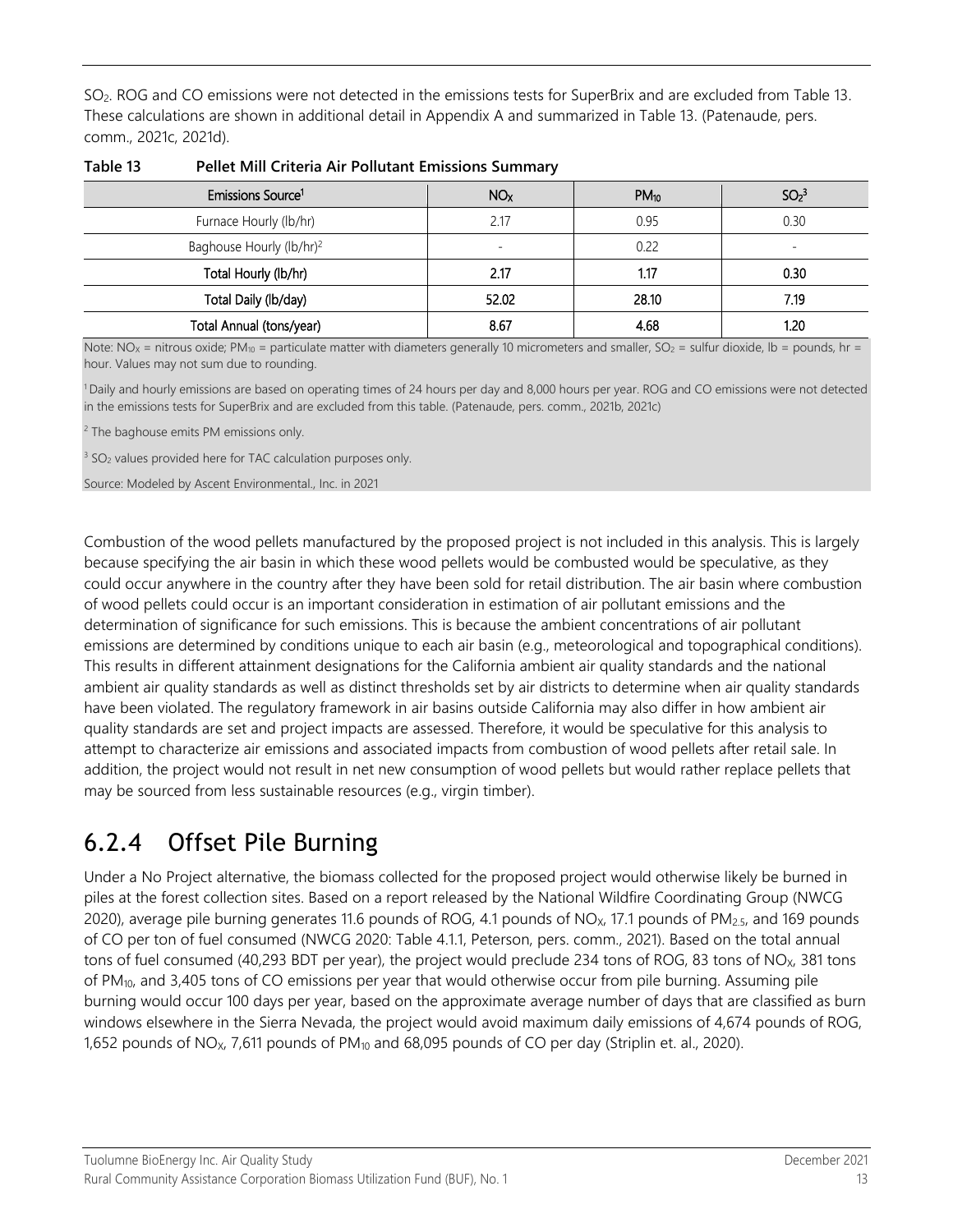#### 6.2.5 Total Operational Emissions

Under the project operations, criteria air pollutant emissions would be generated by off-road equipment, on-road haul trucks and worker trips, and combustion of biomass at the pellet mill. Criteria air pollutant emissions would also be avoided because the same biomass material delivered to the project site would no longer be piled and burned in the forest. A summary of the emissions levels associated with these activities is provided in Tables 14 and 15. See Appendix A for detailed parameters and calculations.

| <b>Emissions Source</b>                         | <b>ROG</b><br>(lb/day) | N <sub>Ox</sub><br>(lb/day) | $PM_{10}$<br>(lb/day) | CO.<br>(lb/day)          |
|-------------------------------------------------|------------------------|-----------------------------|-----------------------|--------------------------|
| Off-Road Equipment                              | 1.89                   | 3.98                        | 0.20                  | 30.95                    |
| <b>Worker Commute</b>                           | 0.82                   | 0.66                        | 0.01                  | 4.92                     |
| Haul Trips                                      | 0.02                   | 9.90                        | 0.05                  | 5.53                     |
| Biomass Combustion at the Pellet Mill           |                        | 52.02                       | 28.10                 | $\overline{\phantom{0}}$ |
| <b>Total Emissions from Pellet Mill</b>         | 2.73                   | 66.56                       | 28.36                 | 41.40                    |
| Avoided Emissions from Burning of Biomass Piles | 4,673.99               | 1,652.01                    | 7,611.16              | 68,095.17                |
| Net Change in Emissions                         | -4,671.26              | $-1,585.45$                 | -7,582.80             | $-68,053.77$             |
| <b>TCAPCD Threshold</b>                         | 1,000                  | 1,000                       | 1,000                 | <b>NA</b>                |
| De minimis Threshold <sup>1</sup>               | <b>NA</b>              | <b>NA</b>                   | <b>NA</b>             | <b>NA</b>                |
| Threshold Exceeded?                             | <b>No</b>              | No.                         | <b>No</b>             | <b>NA</b>                |

#### <span id="page-17-0"></span>**Table 14 Operational Emissions Summary (Daily)**

Note: ROG = reactive organic gases,  $NO_x$  = nitrous oxide;  $PM_{10}$  = particulate matter with diameters generally 10 micrometers and smaller, CO = carbon monoxide, lb/day = pounds per day. Values may not sum due to rounding.

<sup>1</sup>*De minimis* thresholds are provided in tons per year only.

Source: Modeled by Ascent Environmental., Inc. in 2021

#### <span id="page-17-1"></span>**Table 15 Operational Emissions Summary (Annual)**

| <b>Emissions Source</b>                         | <b>ROG</b><br>(tons/year) | NO <sub>x</sub><br>(tons/year) | $PM_{10}$<br>(tons/year) | CO<br>(tons/year) |
|-------------------------------------------------|---------------------------|--------------------------------|--------------------------|-------------------|
| Off-Road Equipment                              | 0.23                      | 0.49                           | 0.02                     | 3.80              |
| Worker Commute                                  | 0.10                      | 0.08                           | 0.00                     | 0.59              |
| Haul Trips                                      | 0.00                      | 1.19                           | 0.01                     | 0.66              |
| Biomass Combustion at the Pellet Mill           | ۰.                        | 8.67                           | 4.68                     | $\overline{a}$    |
| <b>Total Emissions from Pellet Mill</b>         | 0.33                      | 10.42                          | 4.72                     | 5.06              |
| Avoided Emissions from Burning of Biomass Piles | 233.70                    | 82.60                          | 380.56                   | 3,404.76          |
| Net Change in Emissions                         | $-233.37$                 | $-72.18$                       | $-375.84$                | $-3,399.70$       |
| <b>TCAPCD Threshold</b>                         | 100                       | 100                            | 100                      | <b>NA</b>         |
| De minimis Threshold                            | 50                        | 100                            | <b>NA</b>                | <b>NA</b>         |
| Threshold Exceeded?                             | <b>No</b>                 | No.                            | <b>No</b>                | <b>NA</b>         |

Note: ROG = reactive organic gases, NO<sub>x</sub> = nitrous oxide; PM<sub>10</sub> = particulate matter with diameters generally 10 micrometers and smaller, CO = carbon monoxide, lb/day = pounds per day. Values may not sum due to rounding.

Source: Modeled by Ascent Environmental., Inc. in 2021

As shown in Tables 14 and 15, implementation of the project would result in a net reduction in all four criteria air pollutants of concern. This is primarily because the open burning of biomass piles generates more emissions than the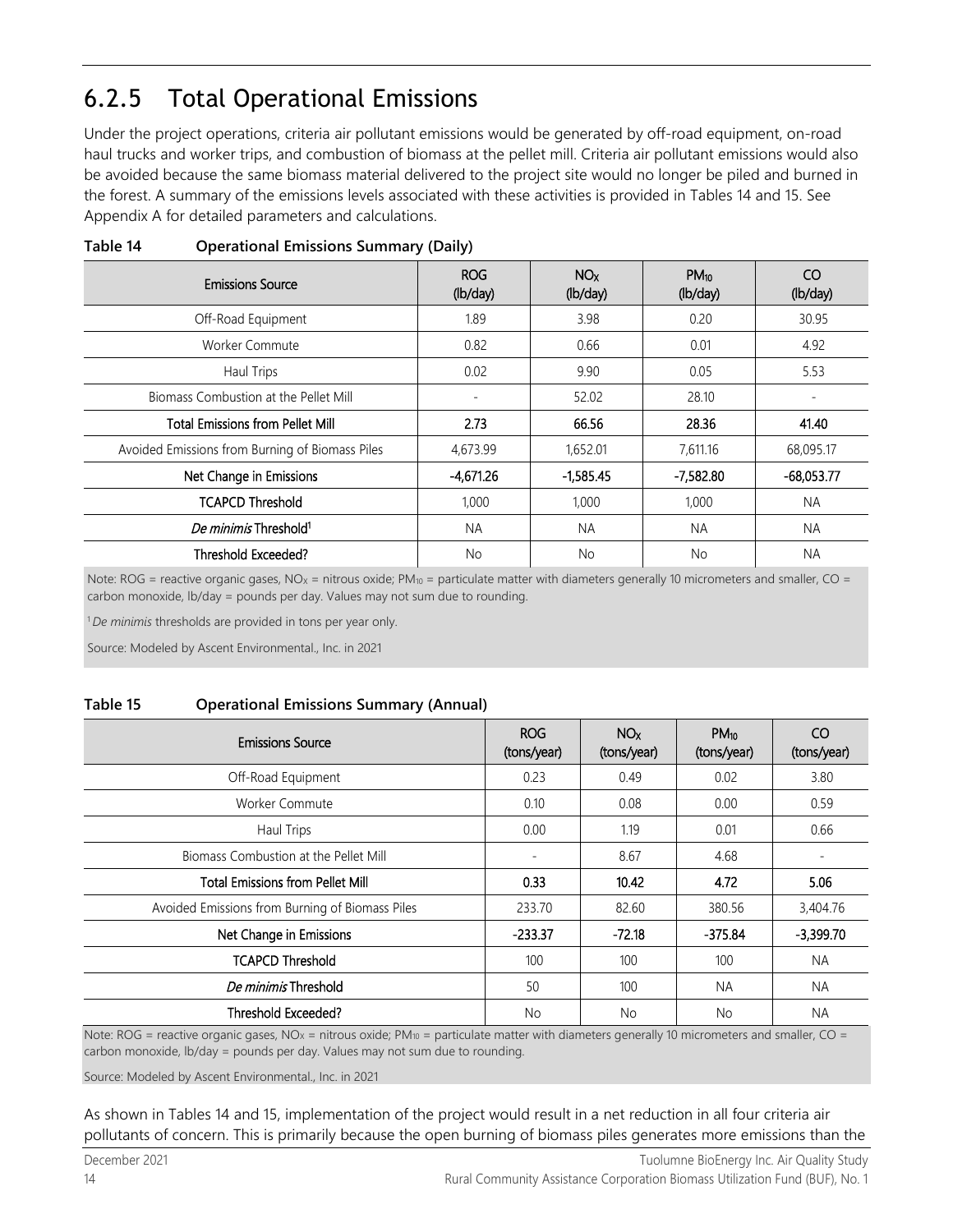combustion of biomass at the pellet mill and other supporting activities. In addition, the direct emissions from project operation would be well below TCAPCD and *de minimis* thresholds. The estimates in Tables 14 and 15 do not account for emissions associated with the fate of wood pellets sold by the pellet mill. Under existing conditions, it is assumed that the biomass that would be used by the project would be piled and burned on site. As part of this project, it is certain that the biomass would be utilized as an energy source both by the pellet mill as dried biomass and by the end consumers as wood pellets. Thus, the effect of utilizing biomass from this site on the project would result in a net decrease in criteria air pollutant emissions because pile burning of this biomass would be avoided, and project operations would not exceed TCAPCD significance thresholds and *de minimis* thresholds.

In addition, as shown in Table 2, the Mountain Counties Air Basin is in attainment or unclassified for CO,  $NO<sub>X</sub>$ , PM<sub>2.5</sub>, PM10, sulfur oxides, sulfates, and lead for both the CAAQS and NAAQS and is in attainment for ozone for the CAAQS but in marginal non-attainment for ozone for the NAAQS, of which ROG and NOx are precursors (CARB 2019a and EPA 2021). As shown in Tables 14 and 15, the project would result in a net reduction in both ROG and  $NO<sub>X</sub>$  emissions in the basin. Thus, the project would not result in a cumulatively considerable net increase of any criteria pollutant for which the project region is in nonattainment.

The project would not exceed TCAPCD significance thresholds nor exceed the federal *de minimis* thresholds and would result in a net reduction in ozone precursors in the air basin, which is in marginal non-attainment for ozone. As such, the project would not require a GCD and impacts related to criteria air pollutants would be less than significant.

#### 6.2.6 Carbon Monoxide

Project operations would result in an increase in truck and light duty vehicles on nearby roadways. As discussed in Section 4.2.2 and detailed in Table 2 of the Greenhouse Gas Study for this project, the combined additional trips generated by the project would not exceed 121 trips per day across both haul and worker commute trips. Thus, the project would not result in an affected intersection experiencing more than 31,600 vehicles per hour, and project impacts related to carbon monoxide would be less than significant.

## 7 TOXIC AIR CONTAMINANTS

According to the California Almanac of Emissions and Air Quality (CARB 2013), the majority of the estimated health risks from TACs can be attributed to relatively few compounds, the most prevalent being diesel PM. In addition to diesel PM, the TACs for which data are available that pose the greatest existing ambient risk in California are benzene, 1,3-butadiene, acetaldehyde, carbon tetrachloride, hexavalent chromium, para-dichlorobenzene, formaldehyde, methylene chloride, and perchloroethylene. Diesel PM poses the greatest health risk among these 10 TACs mentioned. It is estimated that about 70 percent of total known cancer risk related to air toxics in California is attributable to diesel PM (CARB 2019b). The potential cancer risk from inhaling diesel PM is greater than the potential for all other diesel PM–related health impacts (i.e., noncancer chronic risk, short-term acute risk) and health impacts from other TACs (CARB 2003:K-1). The project would result in exhaust emissions of diesel PM from off-road equipment and haul truck trips as well as TACs from the combustion of wood within the proposed CHP system.

Because health effects are related to both the proximity of the emissions sources to sensitive receptors as well as the duration of exposure to the pollutant, the health risks should be evaluated at separate locations at which these TAC emissions would occur: near the biomass collection sites, along haul routes, and near the pellet mill.

#### 7.1 BIOMASS COLLECTION SITES

Mechanical treatments of forested lands would generally involve the greatest number of large, heavy-duty off-road diesel equipment such as forwarders and chippers in comparison to other project activities. Diesel-powered on-road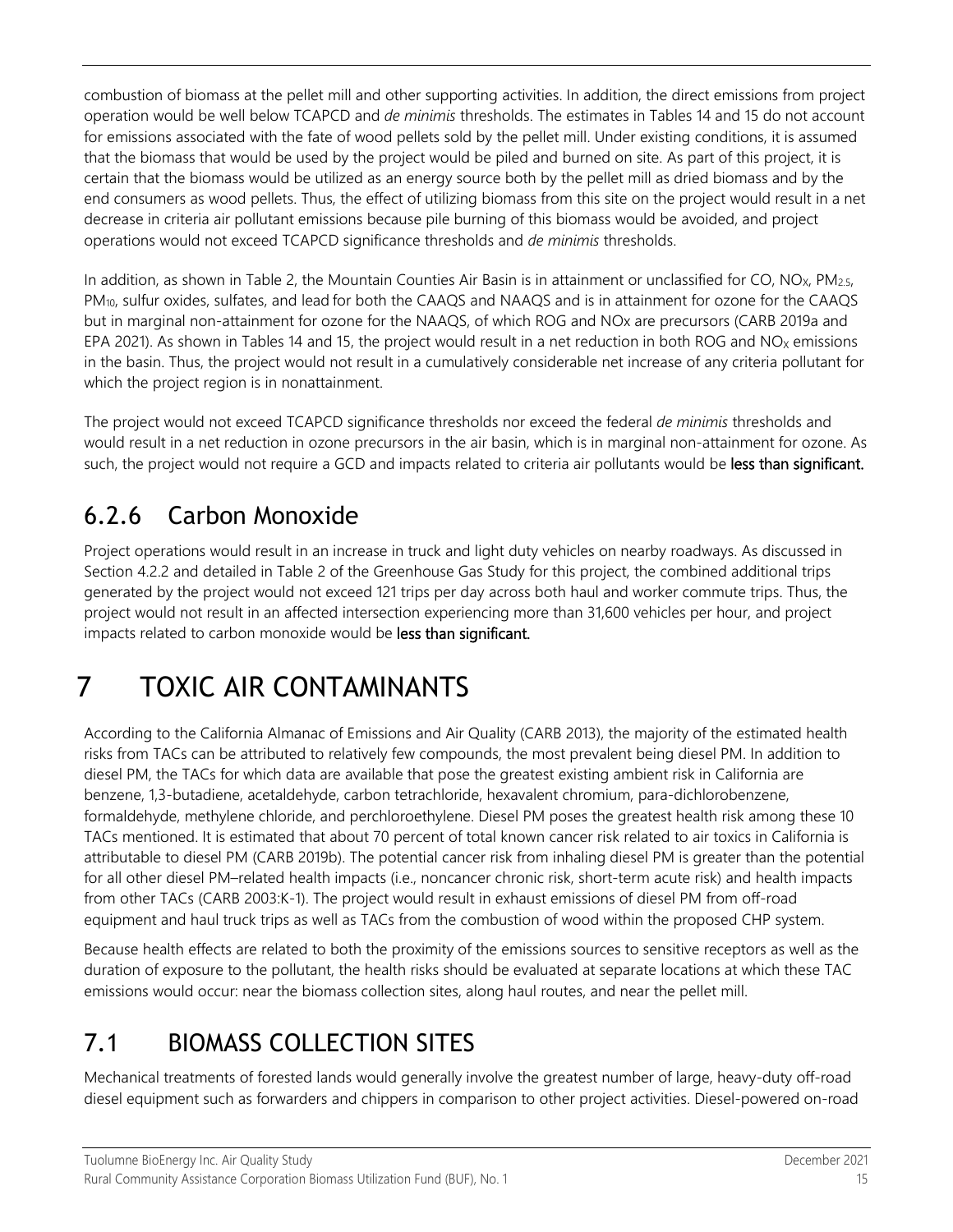trucks would also be used to haul biomass products to and from the pellet mill. Diesel-powered material handling off-road equipment would be used on-site at the pellet mill.

Diesel PM emissions from the collection of biomass in forested land would occur at two separate sites at Zones 1 and 2, approximately 20 and 40 miles away from the project site, respectively. The exact location of these biomass collection sites would change over the course of time as the biomass is collected but are assumed to remain within the same "zones." Due to their remote locations and shifting locations, it is assumed that the biomass collection operations would occur more than one mile from the nearest sensitive receptor and would not take place near any sensitive receptors for an extended period of time. Thus, diesel PM generated during biomass collection would not expose any person to an incremental increase in cancer risk greater than 10 in one million or a Hazard Index of 1.0 or greater.

#### 7.2 HAUL ROUTES

Diesel PM emissions from hauling activities would occur along roadways between biomass collection sites, the pellet mill, retail destinations, and ash disposal locations. Some these roadways may be adjacent to residential and other sensitive receptors. Diesel PM emissions would be dispersed along the roadways travelled by the haul trucks but would concentrate as the roads converge at the project site. (Idling emissions are considered separately along with the pellet mill on-site diesel usage.) CARB's Air Quality and Land Use Handbook states that sensitive land uses should not be sited within 1,000 feet of a distribution center that accommodates more than 100 trucks per day (CARB 2005: 15). This standard can be applied to the proposed project as it also generates heavy duty diesel truck trips similar to a distribution center. The project would not generate more than 11 truck trips per day. Thus, diesel PM generated during hauling activities would not expose any person to an incremental increase in cancer risk greater than 10 in one million or a Hazard Index of 1.0 or greater.

#### 7.3 PELLET MILL

TAC emissions from the pellet mill itself would occur both from the diesel PM from the operation of off-road material handling equipment and from the combustion emissions from the CHP system. The Project site is also located within 1,000 feet of two sensitive receptors, as shown in Table 3

As shown in Table 8, operations at the pellet mill would result in 0.03 tons, or 69.72 pounds, of PM<sub>10</sub> per year from diesel exhaust from off-road equipment and haul truck idling. Haul truck idling events accounts for less than 0.1 percent of diesel PM emissions on-site. TACs would also be generated from the combustion of biomass in the pellet mill's cyclonic chamber furnace. However, TAC emissions factors from cyclonic combustion of biomass are not well documented. As a proxy, TAC emissions from biomass combustion at the mill were estimated using San Joaquin Valley Air Pollution Control District's (SJVAPCD) TAC calculator for biomass combustion systems using sawmill waste as fuel (SJVAPCD 2016). Although SJVAPCD represents a different air district, the biomass TAC calculator itself is based on CARB's 1999 state-level evaluation of TACs from biomass and other combustion sources (CARB 1999). Sawmill waste has similar moisture content (between 8 to 10 percent) use similar forest-based biomass as the forest-thinning waste to be used in the proposed mill. The biomass TAC calculator is based on tests from fluidized combustion beds (FCB), FCBs have similar emissions controls as the proposed cyclonic chamber furnace. Both combustion methods are used to burn solid fuels such as biomass and coal. Fluidized beds reduce combustion-related emissions by suspending fuel particles on a bed through which air is blown through vertically to provide more oxygen for combustion for a more complete and even burn. Similarly, cyclonic chambers also combust solid fuel particles through suspension, but in a conical chamber where air is blown into the chamber and mixed with the fuel in a cyclonic manner. Although the calculator is based on source tests from FBCs, the main difference with the emissions controls of fluidized beds, is the addition of limestone and dolomite, which primarily reduces  $NO<sub>X</sub>$  and  $SO<sub>2</sub>$  emissions.  $NO<sub>X</sub>$  and  $SO<sub>2</sub>$  emissions are accounted for separately based on the available SuperBrix emission factors. Thus, the biomass TAC calculator was used to estimate all other TAC pollutants generated by biomass combustion. For the calculator inputs, it was assumed that 1.32 tons per hour and 10,560 tons per year of dried biomass (at 12 moisture content) would be consumed. The results of the diesel PM and biomass TAC estimates are shown in Table 16.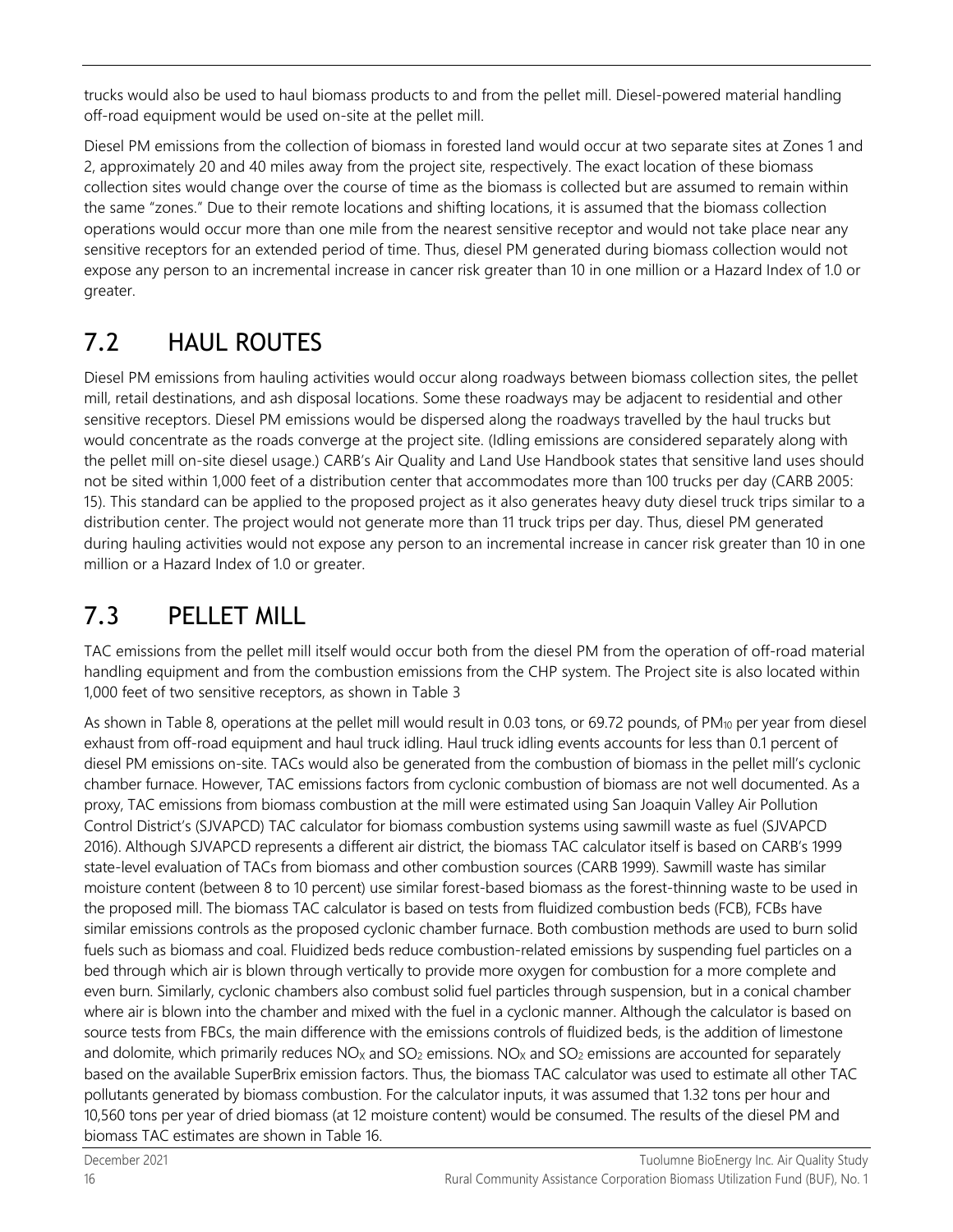| Substance                                             | CAS#     | <b>Annual Emissions</b><br>$(lb/year)^1$ | Maximum Hourly (lb/hour) <sup>1</sup> |
|-------------------------------------------------------|----------|------------------------------------------|---------------------------------------|
| Diesel engine exhaust, particulate matter (Diesel PM) | 9901     | $3.37E + 00$                             | 3.00E-03                              |
| Sulfur Dioxide <sup>2</sup>                           | 7446095  | $2.40E + 03$                             | 3.00E-01                              |
| Benz[a]anthracene                                     | 56553    | 2.16E-04                                 | 2.71E-08                              |
| Benzo[a]pyrene                                        | 50328    | 1.73E-04                                 | 2.16E-08                              |
| Benzo[b]fluoranthene                                  | 205992   | 1.32E-03                                 | 1.65E-07                              |
| Benzo[k]fluoranthene                                  | 207089   | 3.17E-04                                 | 3.96E-08                              |
| Chrysene                                              | 218019   | 2.48E-03                                 | 3.10E-07                              |
| Dibenz[a,h]anthracene                                 | 53703    | 1.73E-04                                 | 2.16E-08                              |
| 2,3,7,8-Tetrachlorodibenzo-P-Dioxin                   | 1746016  | 3.05E-07                                 | 3.81E-11                              |
| 1,2,3,7,8-Pentachlorodibenzo-P-dioxin                 | 40321764 | 3.46E-07                                 | 4.33E-11                              |
| 1,2,3,4,7,8-Hexachlorodibenzo-P-dioxin                | 39227286 | 4.60E-07                                 | 5.76E-11                              |
| 1,2,3,6,7,8-Hexachlorodibenzo-P-dioxin                | 57653857 | 6.74E-07                                 | 8.42E-11                              |
| 1,2,3,7,8,9-Hexachlorodibenzo-P-dioxin                | 19408743 | 5.04E-07                                 | 6.30E-11                              |
| 1,2,3,4,6,7,8-Heptachlorodibenzo-P-dioxin             | 35822469 | 7.29E-06                                 | $9.11E - 10$                          |
| 1,2,3,4,6,7,8,9-Octachlorodibenzo-P-dioxin            | 3268879  | 7.06E-05                                 | 8.83E-09                              |
| Formaldehyde                                          | 50000    | $3.86E + 00$                             | 4.83E-04                              |
| 2,3,7,8-Tetrachlorodibenzofuran                       | 51207319 | 1.36E-06                                 | 1.70E-10                              |
| 1,2,3,7,8-Pentachlorodibenzofuran                     | 57117416 | 6.62E-07                                 | 8.28E-11                              |
| 2,3,4,7,8-Pentachlorodibenzofuran                     | 57117314 | 1.09E-06                                 | 1.36E-10                              |
| 1,2,3,4,7,8-Hexachlorodibenzofuran                    | 70648269 | 8.02E-07                                 | $1.00E - 10$                          |
| 1,2,3,6,7,8-Hexachlorodibenzofuran                    | 57117449 | 1.18E-06                                 | 1.48E-10                              |
| 1,2,3,7,8,9-Hexachlorodibenzofuran                    | 72918219 | 2.93E-07                                 | 3.66E-11                              |
| 2,3,4,6,7,8-Hexachlorodibenzofuran                    | 60851345 | 3.19E-06                                 | 3.99E-10                              |
| 1,2,3,4,6,7,8-Heptachlorodibenzofuran                 | 67562394 | 1.45E-05                                 | 1.81E-09                              |
| 1,2,3,4,7,8,9-Heptachlorodibenzofuran                 | 55673897 | 9.47E-07                                 | 1.18E-10                              |
| 1,2,3,4,6,7,8,9-Octachlorodibenzofuran                | 39001020 | 1.70E-05                                 | 2.13E-09                              |
| Indeno[1,2,3-cd]pyrene                                | 193395   | $2.61E - 04$                             | 3.26E-08                              |
| Naphthalene                                           | 91203    | $3.16E + 00$                             | 3.95E-04                              |
| PCBs {Polychlorinated biphenyls}                      | 1336363  | 8.57E-04                                 | 1.07E-07                              |

<span id="page-20-0"></span>**Table 16 Pellet Mill TAC Emissions and Health Risk Prioritization Score Calculator Inputs**

Note: lb = pounds. CHP = combined heat and power. CAS# = Chemical Abstract Service registry number

1 The Prioritization Calculator requires inputs in these units. The maximum hourly emissions were based on the 1.32 tons of dry biomass consumed per hour, 24-hour operation of the CHP system, and an 8-hour workday for the off-road equipment operations. Substances without health risk values are excluded from this list. Diesel PM emission rates were based on results shown in Tables 8 and 9.

 $2$  SO<sub>2</sub> emissions based on emissions from furnace only, as shown in Table 13. Health risks from SO<sub>2</sub> are limited to acute factors only and have an insignificant effect on the total health risks shown in Table 17. Associated risks from on-site off-road diesel equipment are considered negligible and not included.

Source: Modeled by Ascent Environmental., Inc. in 2021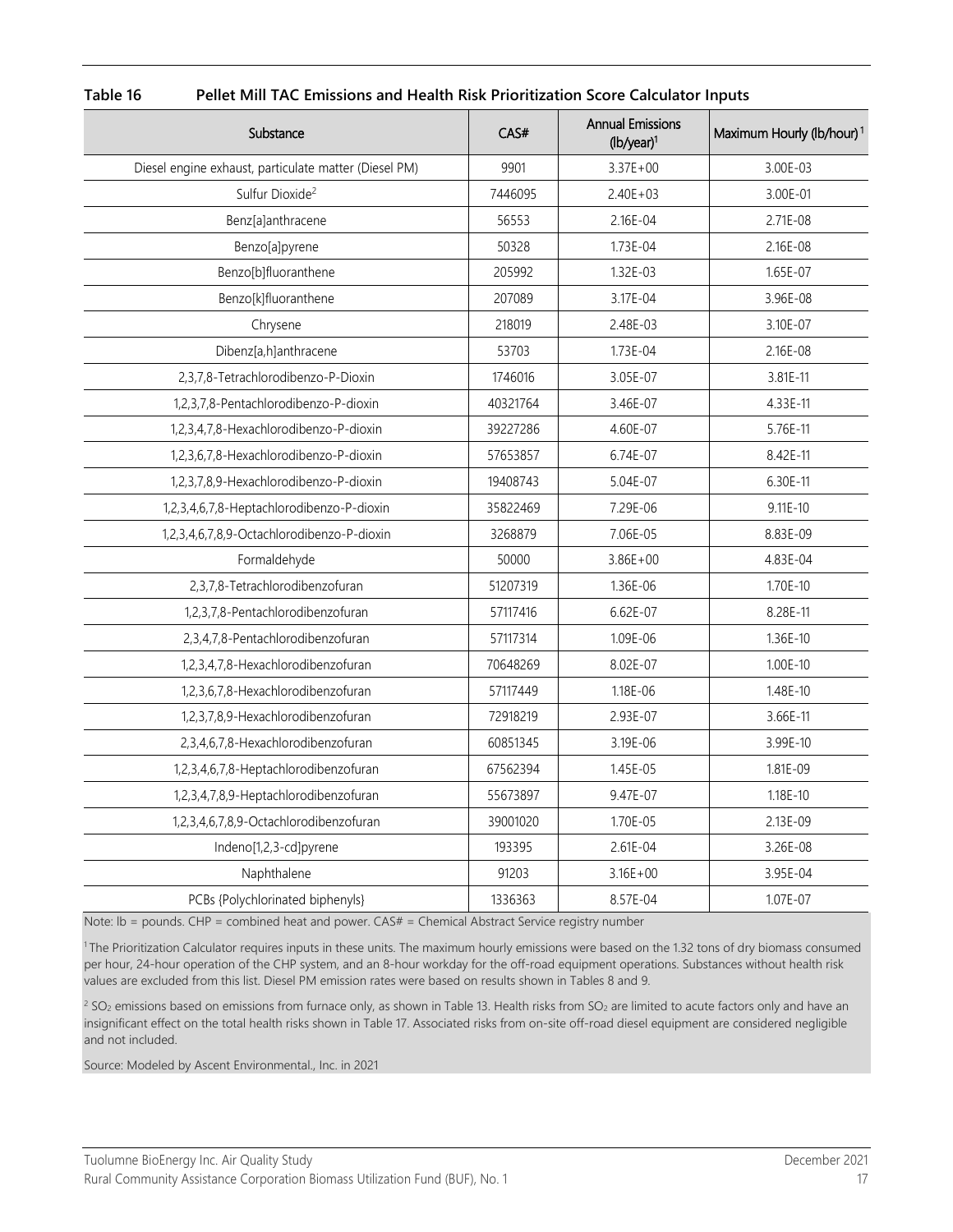In the absence of a health risk screening tool from the TCAPCD, to gauge the necessity of preparing a health risk assessment (HRA), Ascent used SJVAPCD's screening tool: Prioritization Calculator (SJVACPD 2020). Although the Prioritization Calculator was developed for projects within the SJVAPCD, the project is located adjacent to the SJVAPCD and shares similar meteorological conditions due to its location close to the Central Valley. Thus, the Prioritization Calculator is considered to be appropriate to use for the proposed project. The Prioritization Calculator is also a conservative screening tool as it is based on a 70-year cancer risk scenario and worst-case meteorological conditions (CAPCOA 2016c).

SJVACPD recommends that projects with a prioritization score of 10 or greater should be considered significant, and SJVAPCD recommends that a refined HRA be prepared for these projects. The calculator was used to provide a conservative estimate of the health risks from plant operations (SJVAPCD 2020). The calculator provides conservative unitless health risk scores and screening factors based on the proximity to nearby sensitive receptors. Table 16 shows the annual and maximum hourly TAC emissions that would be emitted from the pellet mill which were input into the prioritization calculator. Table 17 shows the results of the screening exercise.

| Receptor Proximity (m) | <b>Cancer Score</b> | <b>Chronic Score</b> | <b>Acute Score</b> | Maximum<br>Score | Screening<br>Factor | <b>Exceeds</b><br>Screening<br>Factor? |
|------------------------|---------------------|----------------------|--------------------|------------------|---------------------|----------------------------------------|
| 0 < R < 100            | 9.41                | 0.11                 | 0.01               | 9.41             | 10                  | No                                     |
| 100 < R < 250          | 2.35                | 0.03                 | 0.00               | 2.35             | 10                  | No.                                    |
| 250 < R < 500          | 0.38                | 0.00                 | 0.00               | 0.38             | 10                  | No.                                    |
| 500 < R < 1000         | 0.10                | 0.00                 | 0.00               | 0.10             | 10                  | <b>No</b>                              |
| 1000 < R < 1500        | 0.03                | 0.00                 | 0.00               | 0.03             | 10                  | <b>No</b>                              |
| 1500 < R < 2000        | 0.02                | 0.00                 | 0.00               | 0.02             | 10                  | <b>No</b>                              |

**Table 17 Pellet Mill TAC Emissions: Health Risk Prioritization Score Calculator Results**

Note: R = receptor, m = meter

Source: Modeled by Ascent Environmental., Inc. in 2021 using the San Joaquin Valley Air Pollution Control District Prioritization Calculator (SJVAPCD 2020)

As shown in Table 17 and with the understanding that risks decrease with distance from the emissions source, the TAC emission concentrations from the pellet mill operations would not exceed the SJVAPCD screening factors at any receptor location. As mentioned, the closest sensitive receptor to the project is Standard Park, located within 80 feet from the project boundary. The maximum risk score at this location would not exceed the prioritization screening score of 10. Additionally, these results are conservative based on the worst-case assumptions within the Prioritization Calculator. Actual health risks will likely be lower at Standard Park, especially with intermittent use of the facility. Based on these results, the project meets the screening criteria of the prioritization calculator and health risks associated with TAC emissions from the project site would be less than significant and any additional health risk assessments would not be required.

### 8 ODOR

Odors are generally regarded as an annoyance rather than a health hazard. However, manifestations of a person's reaction to foul odors can range from psychological (e.g., irritation, anger, or anxiety) to physiological (e.g., circulatory and respiratory effects, nausea, vomiting, and headache).

With respect to odors, the human nose is the sole sensing device. The ability to detect odors varies considerably among the population and overall is quite subjective. Some individuals can smell very minute quantities of specific substances; others may not have the same sensitivity but may have sensitivities to odors of other substances. In addition, people may have different reactions to the same odor; an odor that is offensive to one person may be perfectly acceptable to another (e.g., smells from fast food restaurants). It is important to also note that an unfamiliar odor is more easily detected and is more likely to cause complaints than a familiar one. This is because of the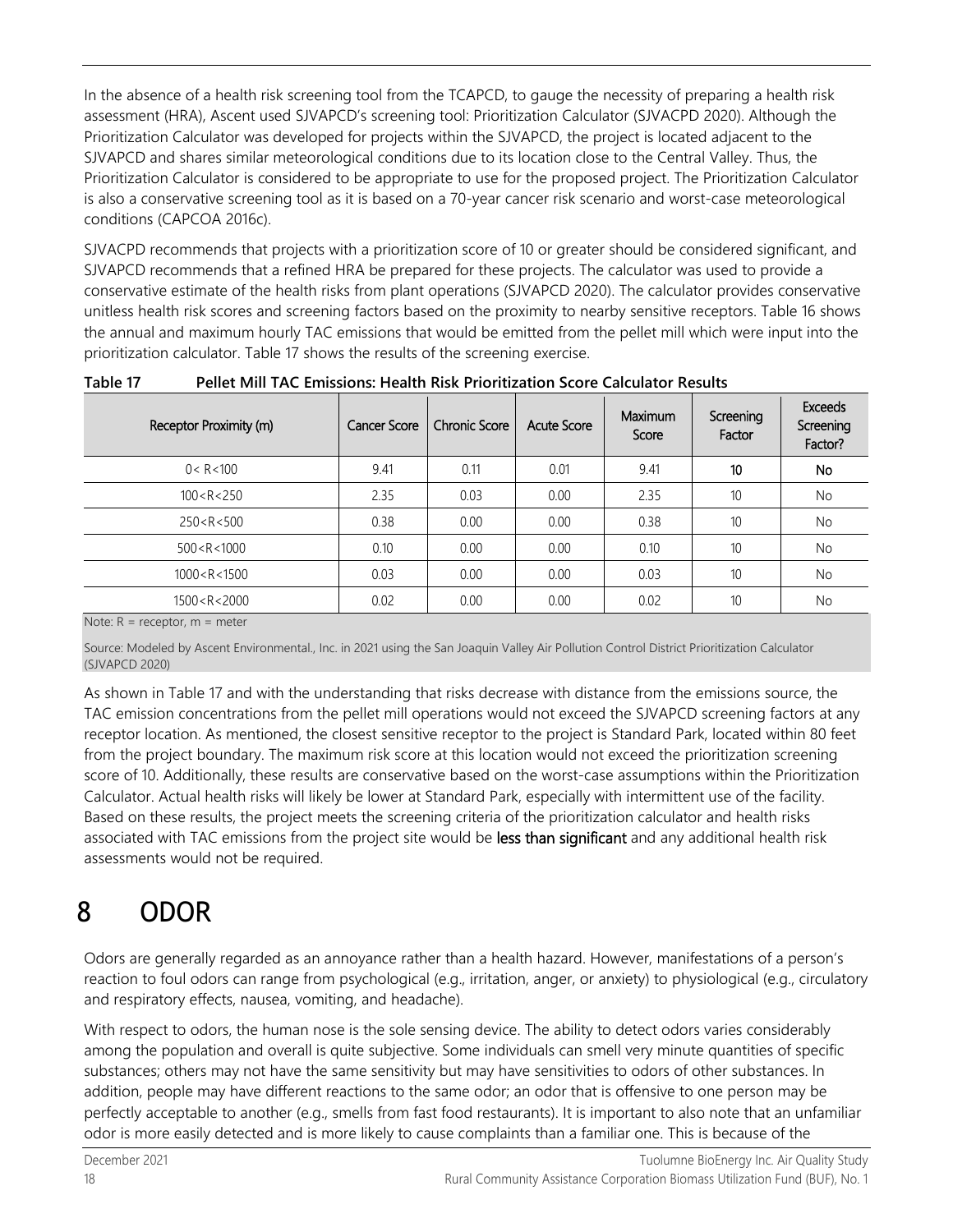phenomenon known as odor fatigue, in which a person can become desensitized to almost any odor and recognition only occurs with an alteration in the intensity. Odor sources of concern include wastewater treatment plants, sanitary landfills, composting facilities, recycling facilities, petroleum refineries, chemical manufacturing plants, painting operations, rendering plants, and food packaging plants.

The occurrence and severity of odor impacts depends on numerous factors, including: the nature, frequency, and intensity of the source; wind speed and direction; and the proximity and sensitivity of exposed individuals. The project may generate odors at all three affected locations: biomass collection site, hauling, and the pellet mill. At all three locations, odors would result from diesel exhaust. Biomass collection activities are generally in less populated, rural, or undeveloped areas, where human receptors are sparse. Odors from diesel haul trips would be quickly dissipated, there would be no more than 20 trips per day on any given roadway, trucks would not concentrate at any single location, and trucks would also be limited to idling for no longer than five minutes at any location. At the pellet mill, storage of the delivered and dried biomass could also generate odors, especially if any of the wood mass had had a bacterial infection (Lignomat 2006). However, the degree to which these odors would be generated from the mill is uncertain due to the variability of the biomass origins and the duration and condition of outdoor storage prior to drying and combustion that could accelerate or inhibit any infections. However, these biomass piles are not anticipated to be stored for extended periods of time as the plant continually processes the delivered wood chips. As discussed, combustion of the dried biomass chips at the mill would result in negligible ROG emissions. Given that odors are primarily organic compounds, it is unlikely that the CHP system would generate noticeable odors during operation. This impact would be less than significant.

#### 9 REFERENCES

CARB. *See* California Air Resources Board.

- California Air Pollution Control Officers Association. 2016a. California Emissions Estimator Model Version 2016.3.2. Available: [http://www.caleemod.com/.](http://www.caleemod.com/) Accessed May 18, 2020.
- ———. 2016b. Users Guide. Appendix D. California Emissions Estimator Model Version 2016.3.2. Available: [http://www.caleemod.com/.](http://www.caleemod.com/) Accessed May 18, 2020
- ———. 2016c. Air Toxic "Hot Spots" Program. Facility Prioritization Guidelines. Draft. Available: [http://www.capcoa.org/wp-content/uploads/2016/04/CAPCOA%20Prioritization%20Guidelines%20-](http://www.capcoa.org/wp-content/uploads/2016/04/CAPCOA%20Prioritization%20Guidelines%20-%20April%202016%20Draft.pdf) [%20April%202016%20Draft.pdf.](http://www.capcoa.org/wp-content/uploads/2016/04/CAPCOA%20Prioritization%20Guidelines%20-%20April%202016%20Draft.pdf) Accessed December 7, 2021.
- CAPCOA. *See* California Air Pollution Control Officers Association
- California Air Resources Board. 1999. Development of Toxics Emission Factors from Source Test Data Collected Under the Air Toxics Hot Spots Program. Available: [https://ww2.arb.ca.gov/sites/default/files/classic/research/apr/past/96-333\\_1\\_pt2.pdf.](https://ww2.arb.ca.gov/sites/default/files/classic/research/apr/past/96-333_1_pt2.pdf./) Accessed December 7, 2021.
- ———. 2003 (December). *HARP User Guide.* Sacramento, CA. Sacramento, CA. Available: [https://www.arb.ca.gov/toxics/harp/harpug.htm.](https://www.arb.ca.gov/toxics/harp/harpug.htm) Accessed April 15, 2019.
- ———. 2004 (November). *Definitions of VOC and ROG*. Available: [https://www.arb.ca.gov/ei/speciate/voc\\_rog\\_dfn\\_11\\_04.pdf.](https://www.arb.ca.gov/ei/speciate/voc_rog_dfn_11_04.pdf) Accessed July 23, 2021.
- ———. 2005 (April). *Air Quality and Land Use Handbook: A Community Health Perspective*. Available: [https://ww3.arb.ca.gov/ch/handbook.pdf.](https://ww3.arb.ca.gov/ch/handbook.pdf) Accessed July 23, 2021
- ———. 2013. *California Almanac of Emissions and Air Quality—2013 Edition*. Available: [https://www.arb.ca.gov/aqd/almanac/almanac13/almanac13.htm.](https://www.arb.ca.gov/aqd/almanac/almanac13/almanac13.htm) Accessed February 2019.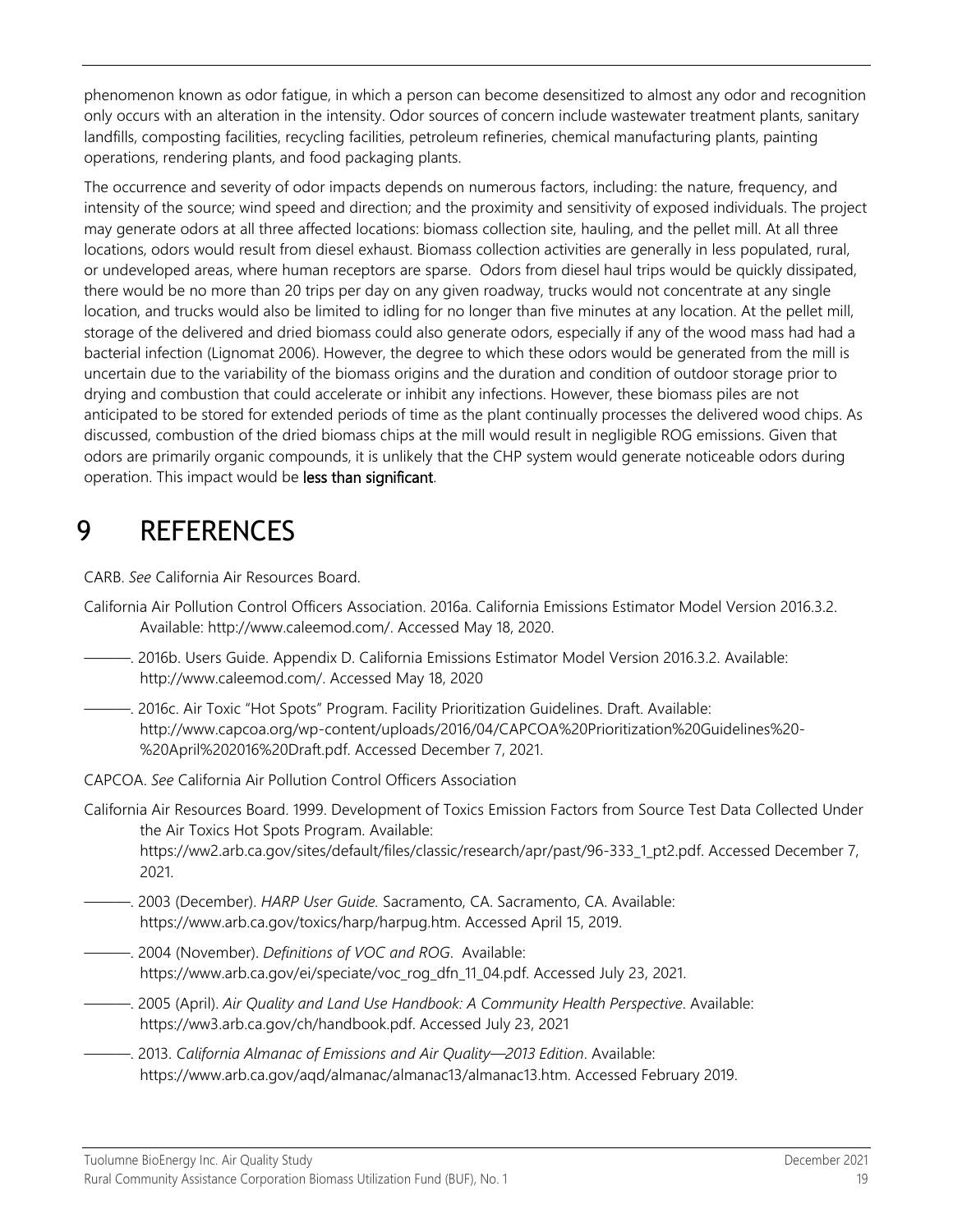- ———. 2019a. Maps of State and Federal Area Designations. Available: https://ww2.arb.ca.gov/resources/documents/maps-state-and-federal-area-designations. Accessed July 23, 2021.
- ———. 2019b. *Overview: Diesel Exhaust and Health.* Available: [https://ww2.arb.ca.gov/resources/overview-diesel](https://ww2.arb.ca.gov/resources/overview-diesel-exhaust-and-health)[exhaust-and-health.](https://ww2.arb.ca.gov/resources/overview-diesel-exhaust-and-health) Accessed April 23, 2019.
- ———. 2021a. OFFROAD2017 Web Database. Available: [https://www.arb.ca.gov/orion/.](https://www.arb.ca.gov/orion/) Accessed June 4, 2021.
- ———. 2021b. EMFAC2021 v1.0.1. Available: [https://arb.ca.gov/emfac/emissions-inventory/.](https://arb.ca.gov/emfac/emissions-inventory/) Accessed June 4, 2021.
- ———. 2021c. Airborne Toxic Control Measure to Limit Diesel-Fueled Commercial Motor Vehicle Idling. Available: [https://ww2.arb.ca.gov/our-work/programs/atcm-to-limit-vehicle-idling/about.](https://ww2.arb.ca.gov/our-work/programs/atcm-to-limit-vehicle-idling/about) Accessed July 23, 2021.
- CARB. *See* California Air Resources Board.
- Department of Housing and Community Development. 2018 (October). *California Biomass Utilization Facility. Feedstock Supply Report.* Available: [https://www.hcd.ca.gov/community-development/disaster-recovery](https://www.hcd.ca.gov/community-development/disaster-recovery-programs/ndrc/docs/biomassfeedstocksupplyreport.pdf)[programs/ndrc/docs/biomassfeedstocksupplyreport.pdf.](https://www.hcd.ca.gov/community-development/disaster-recovery-programs/ndrc/docs/biomassfeedstocksupplyreport.pdf) Accessed November 19, 2021.
- EPA. See U.S. Environmental Protection Agency
- Inch Calculator. 2021. Gravel Driveway Calculator. Available: [https://www.inchcalculator.com/gravel-driveway](https://www.inchcalculator.com/gravel-driveway-calculator/)[calculator/.](https://www.inchcalculator.com/gravel-driveway-calculator/) Accessed June 4, 2021.
- Lignomat USA Ltd. 2006. *Principles and Practices of Drying Lumber.* Available[: http://www.lignomatusa.com/wp](http://www.lignomatusa.com/wp-content/uploads/2015/02/DryingLumber.pdf)[content/uploads/2015/02/DryingLumber.pdf.](http://www.lignomatusa.com/wp-content/uploads/2015/02/DryingLumber.pdf) Accessed July 23, 2021.
- National Wildfire Coordinating Group. 2020 (November). *NWCG Smoke Management Guide for Prescribed Fire.* Available: [https://www.nwcg.gov/sites/default/files/publications/pms420-3.pdf.](https://www.nwcg.gov/sites/default/files/publications/pms420-3.pdf) Accessed June 4, 2021.
- NWCG. *See* National Wildfire Coordinating Group
- Patenaude, Etienne. President. Force Energy Systems. Calgary, Alberta. Canada. September 15, 2021a—email to Brenda Hom of Ascent Environmental regarding clarifications to air quality calculation assumptions.
- ———. September 8, 2021b—email to Brenda Hom of Ascent Environmental regarding use of all new equipment that will be used for the project.
- ———. July 12, 2021c—email to Adam Lewandowski of Ascent Environmental regarding emissions factors for the SuperBrix Teo-IV6000 furnace.
- ———. December 4, 2021d—email to Brenda Hom of Ascent Environmental regarding clarifications of criteria air pollutant emissions from the pellet mill.
- Peterson, Janice. Air Resource Specialist. US Department of Agriculture Forest Service., Seattle, WA. June 4, 2021 email to Brenda Hom of Ascent Environmental regarding clarification of the metrics reported in Table 4.1.1 of the *NWCG Smoke Management Guide for Prescribed Fire* report.
- Striplin, R., McAfee, S.A., Safford, H.D., Papa, M.J. 2020 (May). Retrospective analysis of burn windows for fire and fuels management: an example from the Lake Tahoe Basin, California, USA*. Fire Ecology*. 16: 13 (2020). Available: [https://fireecology.springeropen.com/articles/10.1186/s42408-020-00071-3.](https://fireecology.springeropen.com/articles/10.1186/s42408-020-00071-3) Accessed August 5, 2021.
- San Joaquin Valley Air Pollution Control District. 2016. Biomass (Saw Mill Waste) External Combustion. Available: [https://www.valleyair.org/busind/pto/emission\\_factors/Criteria/Toxics/External%20Combustion/BiomassCom](https://www.valleyair.org/busind/pto/emission_factors/Criteria/Toxics/External%20Combustion/BiomassCombustionAll.xls) [bustionAll.xls.](https://www.valleyair.org/busind/pto/emission_factors/Criteria/Toxics/External%20Combustion/BiomassCombustionAll.xls) Accessed December 4, 2021.
- ———. 2020. Prioritization Calculator. Last updated November 20, 2020. Available for download: http://www.valleyair.org/transportation/cega\_idx.htm. Accessed April 15, 2021.

SJVACPD. *See* San Joaquin Valley Air Pollution Control District.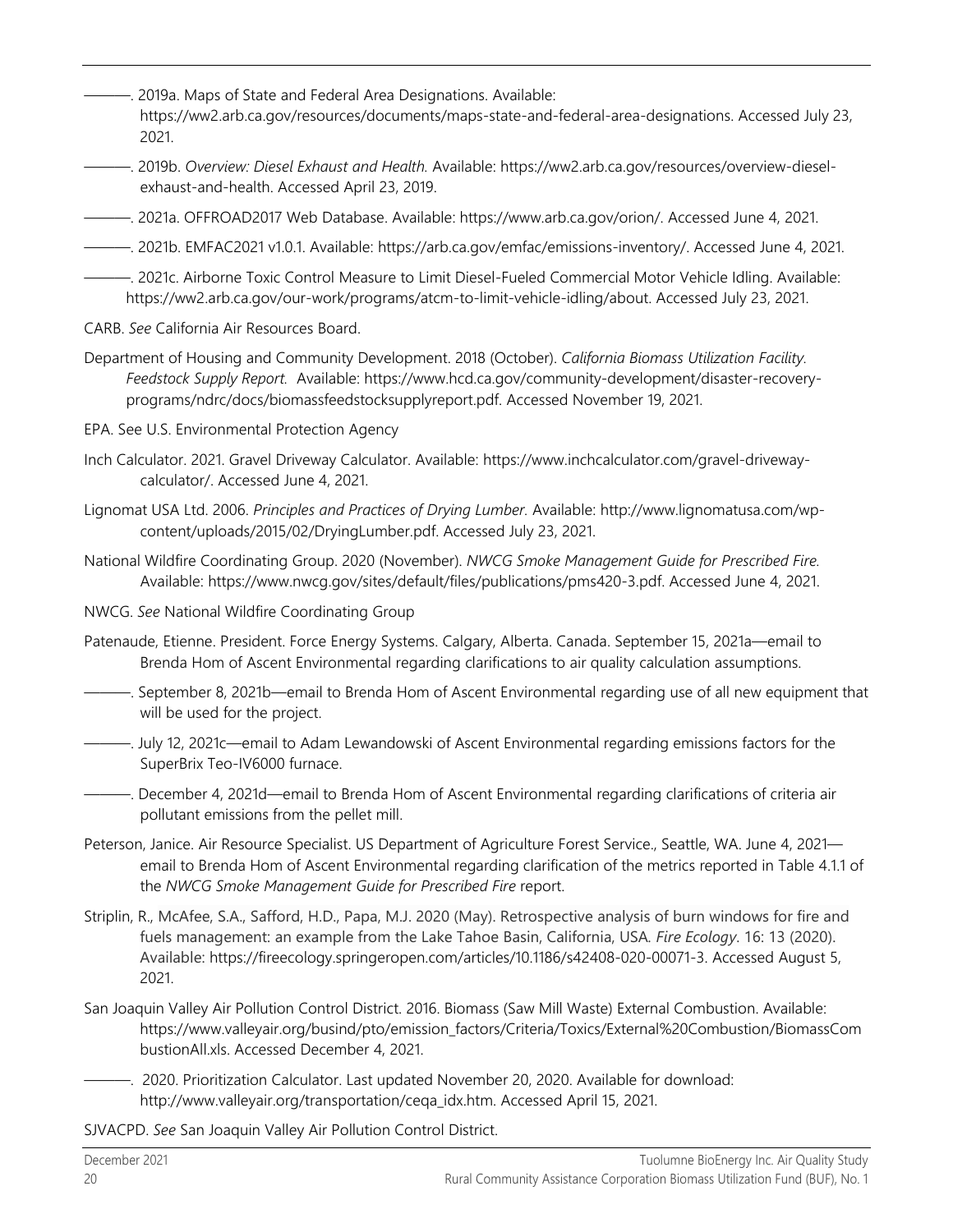- TBI. *See* Tuolumne BioEnergy Inc.
- TCAPCD. See Tuolumne County Air Pollution Control District
- Tuolumne BioEnergy Inc. 2021. NEPA Questionnaire provided to Ascent Environmental by Etienne Patenaude of Tuolumne BioEnergy, Inc. on April 30, 2021.
- Tuolumne County Air Pollution Control District. 2017. CEQA Thresholds of Significance. Available: [https://www.tuolumnecounty.ca.gov/DocumentCenter/View/1072/TCAPCD\\_Significance\\_Thresholds\\_\\_2\\_?bidI](https://www.tuolumnecounty.ca.gov/DocumentCenter/View/1072/TCAPCD_Significance_Thresholds__2_?bidId=) [d=.](https://www.tuolumnecounty.ca.gov/DocumentCenter/View/1072/TCAPCD_Significance_Thresholds__2_?bidId=) Accessed July 23, 2021.
- U.S. Environmental Protection Agency. 1992. AP-42 Compilation of Air Emission Factors. Volume 1. Chapter 2.7. Conical Burners. Available: https://www.epa.gov/sites/default/files/2020-10/documents/c02s07.pdf. Accessed July 23, 2021.
- ———. 2012 (April). 2008 Ground-Level Ozone Standards: Region 9 Final Designations. Available: [https://www3.epa.gov/region9/air/ozone/index.html.](https://www3.epa.gov/region9/air/ozone/index.html) Accessed February 2019.
- ———. 2016 (March). Nonroad Compression-Ignition Engines: Exhaust Emission Standards. Available: [https://nepis.epa.gov/Exe/ZyPDF.cgi?Dockey=P100OA05.pdf.](https://nepis.epa.gov/Exe/ZyPDF.cgi?Dockey=P100OA05.pdf) Accessed November 19, 2021.
- ———. 2018. *Criteria Air Pollutants*. Available: https://www.epa.gov/criteria-air-pollutants#self. Last updated March 8, 2018. Accessed February 2019.
- ———. 2021 (June). California Nonattainment/Maintenance Status for Each County by Year for All Criteria Pollutants. Available: [https://www3.epa.gov/airquality/greenbook/anayo\\_ca.html.](https://www3.epa.gov/airquality/greenbook/anayo_ca.html) Accessed July 23, 2021.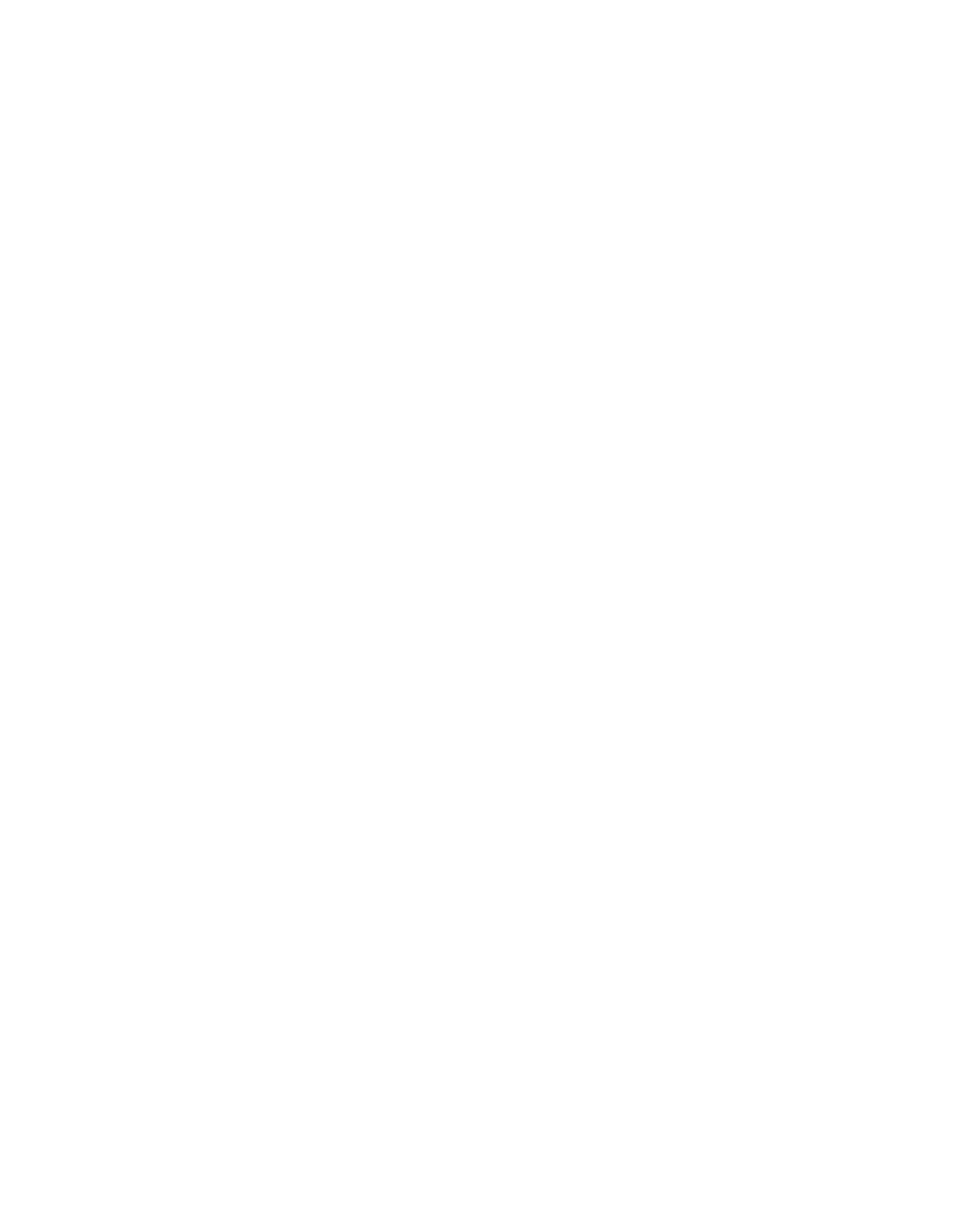# **Air Quality Study Appendix A**

Air Quality Calculations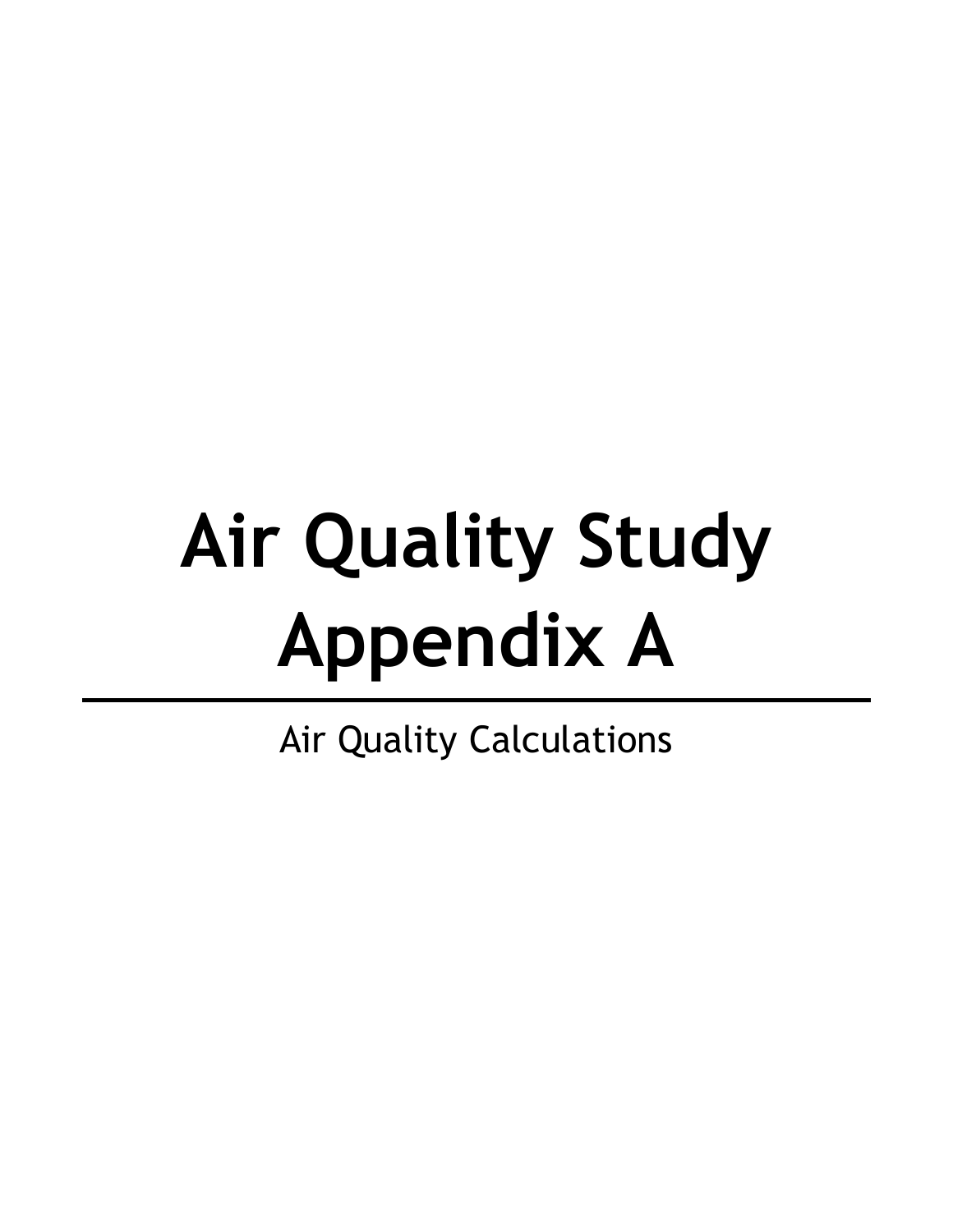# **Air Quality Study Appendix B**

Site Plan